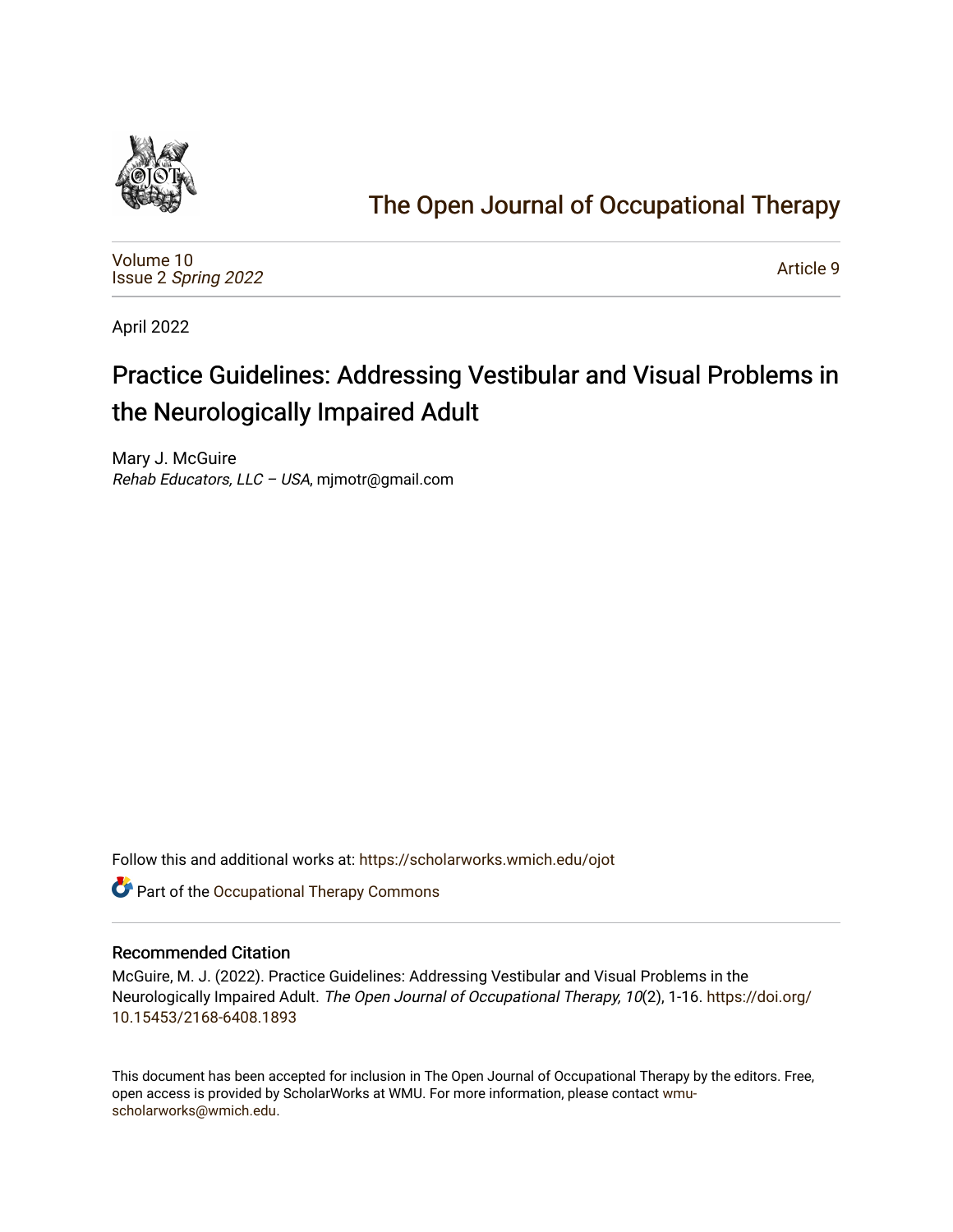# Practice Guidelines: Addressing Vestibular and Visual Problems in the Neurologically Impaired Adult

## **Abstract**

The visual and vestibular problems experienced by adults post brain injury (concussion, traumatic brain injury, cerebral vascular accident, tumor removal, etc.) must be evaluated and treated in conjunction with each other for best outcomes. The American Occupational Therapy Association's (AOTA) Practice Framework categorizes both the visual and vestibular sensory systems as client factors (body functions) that are a part of the scope of practice of occupational therapy (AOTA, 2020). AOTA's statement on vestibular impairment, vestibular rehabilitation, and occupational performance emphasizes the importance of occupational therapists addressing this critical client factor. The skills of entry-level and advanced-level occupational therapists are outlined in that document (AOTA, 2017). The objective of this article is to provide practical guidance to support advanced-level occupational therapists in more careful analysis of vestibulo-ocular skills that are needed for safe and efficient occupational performance. Literature and conceptual models from 1986 to 2021 from the fields of occupational therapy, physical therapy, ophthalmology, optometry, audiology, neurology, and otolaryngology that address the visual and vestibular problems experienced by adults with traumatic brain injury were reviewed and compared. Two models are presented to provide a framework to guide occupational therapy assessment and intervention of clients with neurological disorders who have vestibulo-ocular deficits that interfere with occupational performance.

## Comments

The author declares that they have no competing financial, professional, or personal interest that might have influenced the performance or presentation of the work described in this manuscript.

## Keywords

vestibular, visual-perceptual, traumatic brain injury, multisensory integration

## Cover Page Footnote

I would like to extend my deep respect to Dr. Mary Warren for all the contributions she has made to our profession, not the least of which is the visual-perceptual hierarchy published in 1993. I offer this work, modifying that model, to support occupational therapists in integrating the vestibular system into the assessment and treatment of clients who have visual-perceptual deficits. I also want to acknowledge the hospitality of Dr. David Zee and the amazing scientists associated with his weekly Ocular Motor and Vestibular Lecture series hosted by Johns Hopkins University. I have enjoyed learning from the best, and I hope this work helps other occupational therapists to better integrate the complex visual and vestibular systems. There is more left out of this article than is in it. I hope this selection of information accurately reflects the work of the authors cited and leads readers to offer interventions that result in great outcomes for clients. "For now we see in a mirror dimly, but then face to face; now I know in part, but then I shall know fully just as I also have been fully known." -1 Corinthians 13:12

## **Erratum**

4/18/22: Corrected spelling error in Figure 2 title; corrected one reference source error 4/22/22: Corrected additional reference source errors

Credentials Display Mary Jo McGuire, MS, OTR/L, FAOTA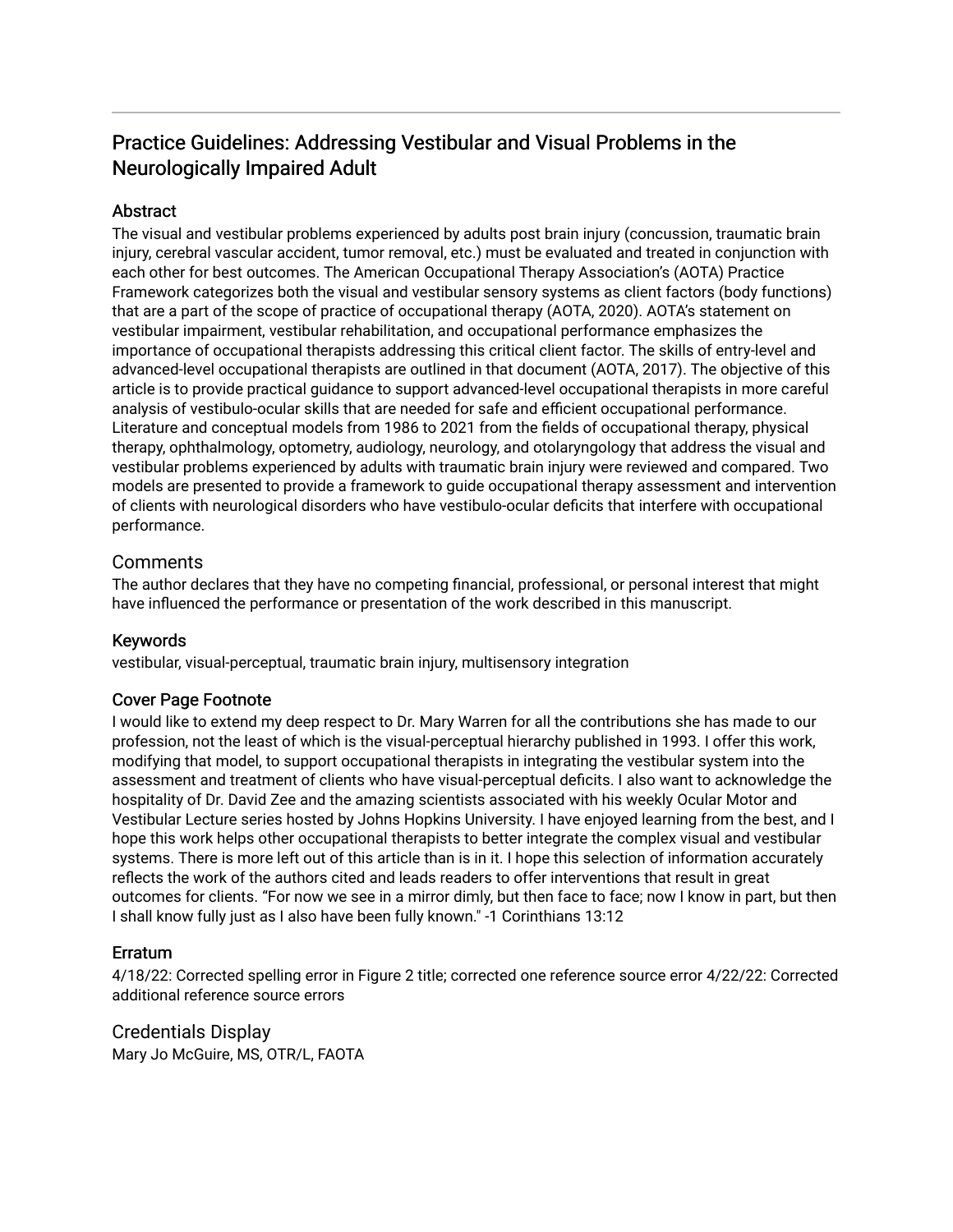Copyright transfer agreements are not obtained by The Open Journal of Occupational Therapy (OJOT). Reprint permission for this Guidelines for Practice and Technological Guidelines should be obtained from the corresponding author(s). Click [here](https://scholarworks.wmich.edu/ojot/policies.html#rights) to view our open access statement regarding user rights and distribution of this Guidelines for Practice and Technological Guidelines.

DOI: 10.15453/2168-6408.1893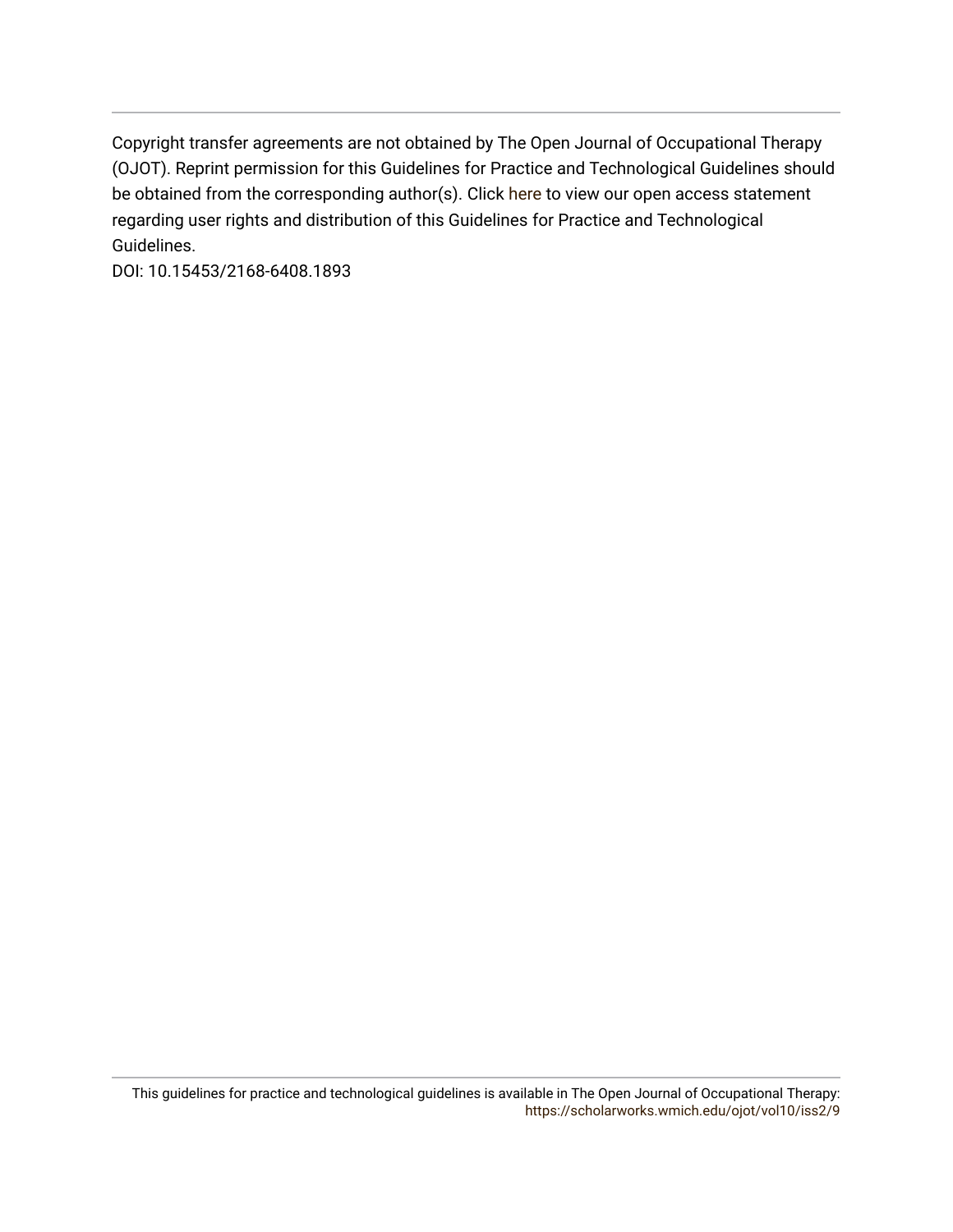#### ADDRESSING VESTIBULAR AND VISUAL PROBLEMS

It is critical for occupational therapists to recognize the importance of addressing vestibulo-ocular problems in clients who sustain traumatic brain injuries (TBI) and others with neurological disorders. The visual and vestibular problems that TBI clients experience and the impact of these impairments on activities of daily living are well-documented (Alghwiri et al., 2013; Barker et al., 2017; Cohen, Kane-Wineland, et al., 1995; Cohen, Miller, et al., 1995; Cohen, 2014; Cohen et al., 2003; Simpson-Jones & Hunt, 2019; Wright et al., 2017). This paper presents current clinical terminology and concepts, particularly about the visual and vestibular systems, and offers conceptual models to support an integrated approach to the evaluation and treatment of the vestibulo-ocular problems experienced by clients with neurological injuries. When occupational therapists address the visual and vestibular systems properly, intervention can help clients overcome vestibulo-ocular problems and return to meaningful occupations (vacuuming, loading the dishwasher, programing the microwave, picking up grandchildren, participating in exercise at the gym, gardening, driving, etc.). This article offers concepts and models consistent with the role of the advanced level therapist as defined by the American Occupational Therapy Association (AOTA) in a statement written in 2017 on the role of the occupational therapist in vestibular rehabilitation.

In 1993, Mary Warren authored a two-part article that presented a hierarchical model for evaluating and treating visual perceptual dysfunction in adult acquired brain injury. This well-accepted model provided a foundation for understanding the critical importance of screening acuity, peripheral and oculomotor skills prior to assessing visual attention, scanning, and higher-level perceptual skills. Neither of the articles, however, mentions the vestibular system. Warren's work highlights the importance of having a model to advance best practices and inspire and guide research. She wrote that her model was "only the first step" (Warren, 1993b, p. 64). At this point in the development of our professional role in assessing the cognitive-perceptual problems experienced by clients with acquired brain injury and other neurological disorders, the 1993 model needs to be updated to integrate information about the vestibular system and provide specificity regarding vestibulo-ocular skills to address in these populations.

Visual and vestibular problems must be carefully examined to develop effective intervention plans that target fundamental concerns in each system and the higher-level integrative problems caused by a lack of neural integration of stimuli from the sensory receptors. Researchers and authors outside of the field of occupational therapy use the following terms: sensorintegrative dysfunction (Franke et al., 2012), sensorimotor impairment (Liston et al., 2017), sensory integration (Freeman et al., 2018), sensory organization (Row et al., 2019), and multisensory integration (Bronstein, 2016; Miller et al., 2009). In the journal *Hearing Research*, Stein et al. (2009) define the term multisensory integration as: "a process by which information from different sensory systems is combined to influence perception, decisions, and overt behavior" (p. 4). This article uses the term multisensory integration to promote communication between occupational therapists and other disciplines to advance the evaluation and treatment of vestibuloocular function in adults with neurological disorders. A brief review of research and information related to the visual and vestibular systems is presented below before the presentation of the conceptual models. **Visual System** 

A 2007 retrospective study of the occurrence of oculomotor dysfunctions in acquired brain injury concluded that the majority of individuals with TBI (90%) or cerebral vascular accidents (86.7%) manifested an oculomotor dysfunction (Ciuffreda et al., 2007). Visual screenings for disorders vary in their scope and depth of analysis. In 2014, Radomski et al. provided guidance for a vision screening of service members with TBI. Their work considered 29 different tests and summarized the consensus of optometrists and occupational therapists (Radomski et al., 2014). This team recommended screening the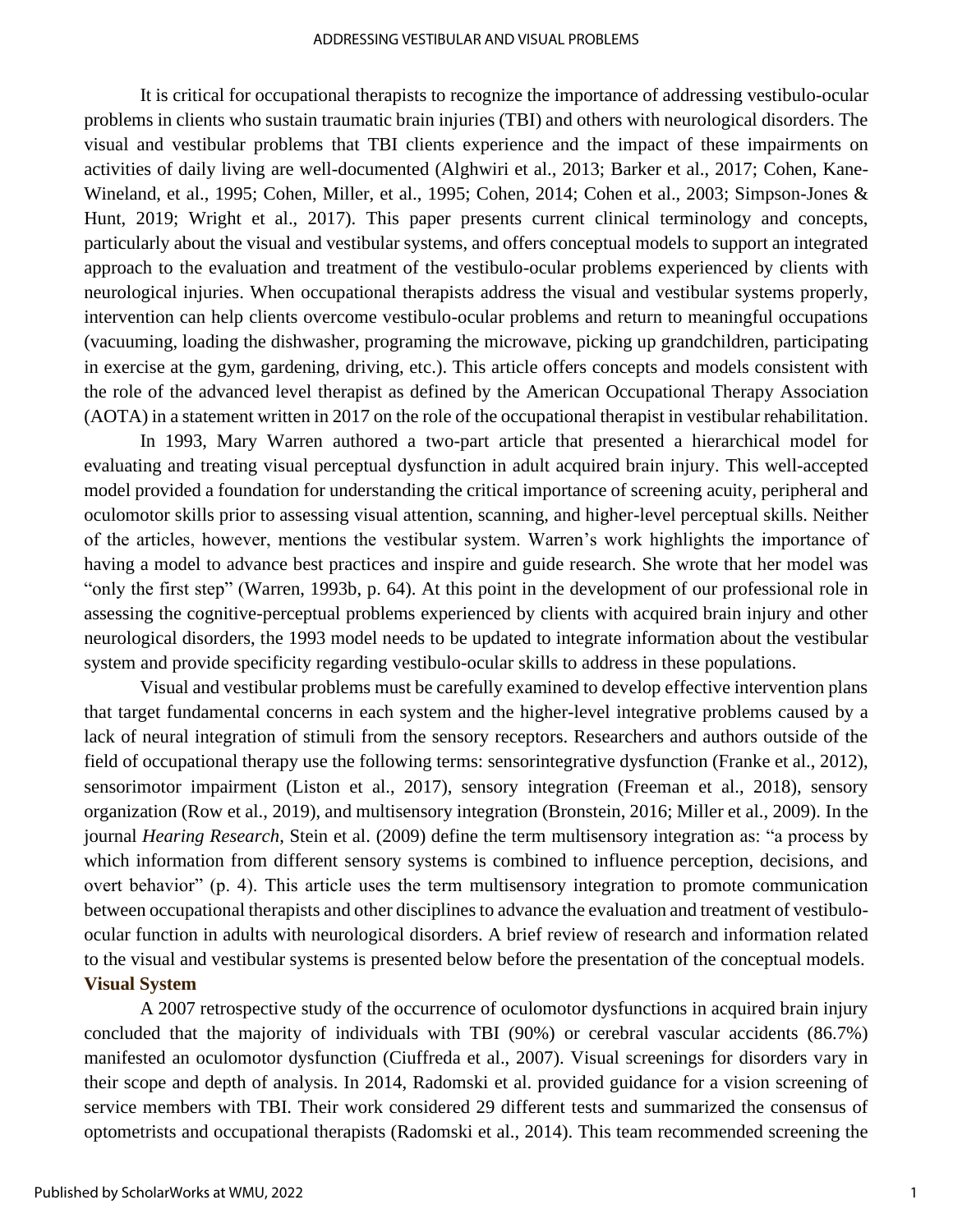#### THE OPEN JOURNAL OF OCCUPATIONAL THERAPY – OJOT.ORG

following skills: self-reported symptoms and performance (including photosensitivity), far acuity, reading, accommodation, convergence, eye alignment and binocular vision, saccades, pursuits, and visual fields. In 2015, Barnett and Singman categorized vision concerns post TBI as afferent visual dysfunction (acuity, color, contrast deficits, visual field deficits, visual attention deficits, and visual midline shift), efferent visual defects (accommodation deficits, nystagmus, pursuits, saccades, strabismus, stereopsis, pupillary reaction), and higher-order deficits (sensitivity to glare, reading deficits, reaction time, memory impairment). In 2016, Berger et al. published a systematic review of interventions to address visual and visual-perceptual impairments in adults with TBI. Their literature analysis embraced Warren's 1993 categorization of basic visual skills as acuity, visual field, and oculomotor skills and added a general category of visual perception that they considered an aspect of cognition. Also in 2016, Roberts et al. (2016) developed a conceptual model for vision rehabilitation to facilitate interprofessional communication and implementation of best practice guidelines. Their work distinguishes visual function and visual impairments from functional vision and visual dysfunction. Their list of visual impairments includes accommodative deficits, vergence deficits, strabismus, pursuit/saccade deficits, diplopia, cranial nerve palsy, fixation deficits, visual field deficits, visual acuity deficits, and contrast sensitivity glare. They state that oculomotor dysfunction has been estimated to be as high as 90% in individuals with TBI (Roberts et al., 2016).

In 2018, in a review of visual problems associated with TBI, Armstrong described defects in primary vision (visual acuity; visual fields; and eye movements, including vergence, saccadic, and smooth pursuit movements) as well as more complex aspects of vision (visual perception, motion vision, and visual-spatial function). Armstrong emphasized the importance of assessing problems in saccades, pursuits, and convergence insufficiency since problems with these skills are frequent features of TBI. His work emphasizes that tests of eye movements that assess higher brain function and various diffuse brain pathways may be especially useful in identifying brain injury (Armstrong, 2018).

It should be noted that the past 28 years of scholarly work have added specificity in terminology and an increased awareness of how systems work together that must be applied to practice.

#### **The Vestibular System**

The field of occupational therapy was enlightened about the critical role of the vestibular system by the pioneering work of A. Jean Ayres. In the late 1960s and early 1970s, she applied concepts related to intersensory integration, convergent neurons, and the pervasive role of vestibular stimuli to her work with children (Ayres, 1969; Lane et al., 2019). Dr. Helen Cohen, AOTA's Eleanor Clarke Slagle lecturer of 2015, has researched, written, and lectured prolifically to advance occupational therapy's understanding of the vestibular system (Cohen et al., 1993; Cohen, Kane-Wineland, et al., 1995; Cohen & Keshner, 1989; Cohen, Miller, et al., 1995; Cohen, 2014; Cohen, 2015; Cohen & Kimball, 2008; Cohen et al., 2018).

The identification of vestibular problems often begins with a client's complaint of dizziness or sense of imbalance, a fall, the clinical observation of postural deficits while seated (inability to maintain a midline posture), deficits in dynamic balance or imbalances during gait, or complaints related to an intolerance of dynamic visual stimuli. Standardized subjective rating scales, such as the Dizziness Handicap Inventory (Jacobsen & Newman, 1990; Van Vugt et al., 2020), the Vestibular Activities and Participation Measure (Alghwiri et al., 2013), the

Activities-Specific Balance Confidence Scale (Powell & Myers, 1995), and the Vestibular Disorders Activities of Daily Living Scale (Cohen & Kimball, 2000), can provide baseline information regarding the impact of vestibular impairments on the client's ability to function. The underlying reasons for these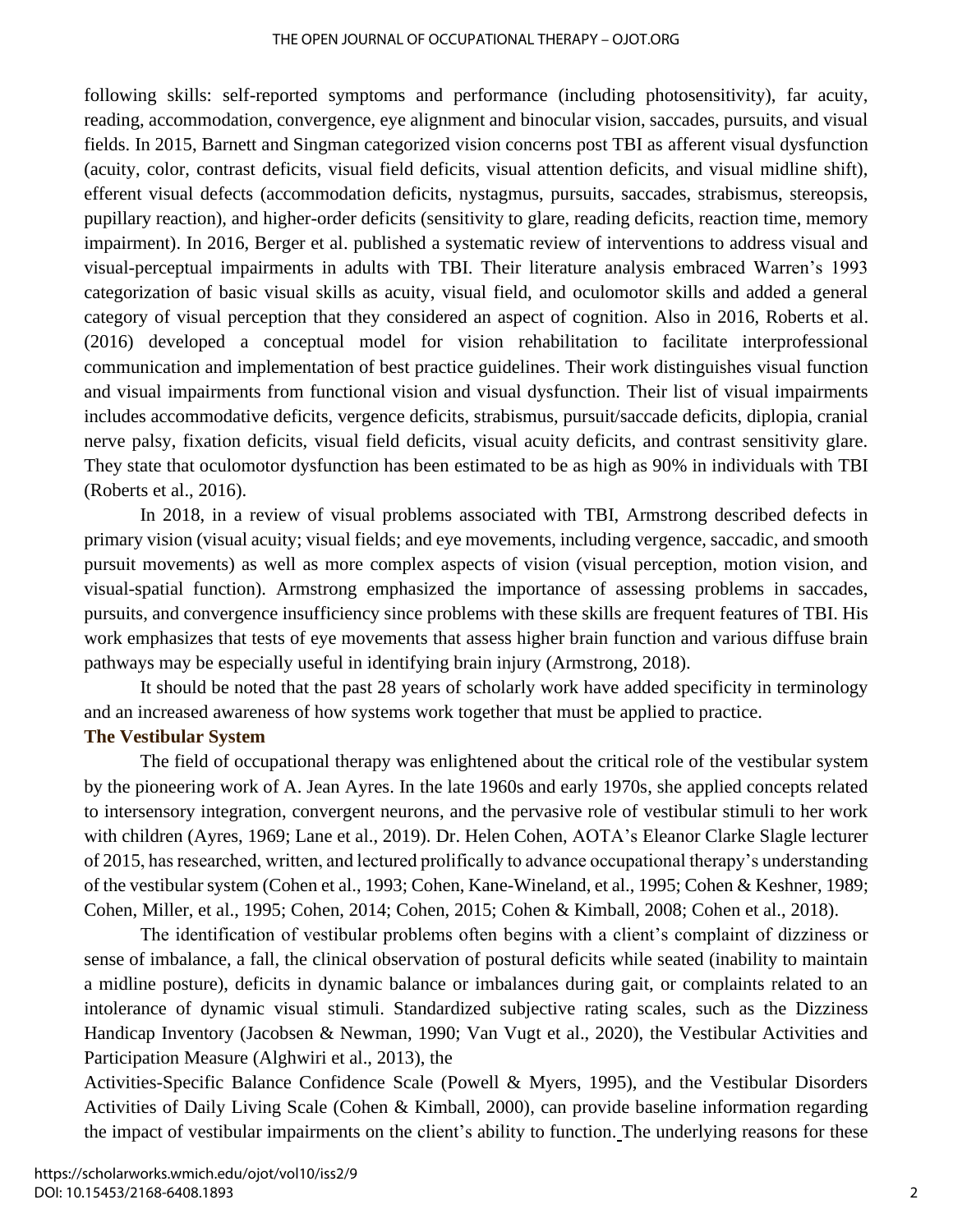problems must then be determined, including whether there is a peripheral vestibular problem (described below) or if there is a central vestibular processing problem impairing function. Careful analysis of eye movement disorders, combined with a knowledge of neural circuitry, enables neurotologists (medical doctors who specialize in neurologically based ear disorders, including vertigo and balance problems) to diagnose where the lesion or disorder exists (Kheradmand et al., 2016).

For occupational therapists, a clear understanding of various types of vestibular disorders is important to refer clients to the proper specialists to obtain a proper diagnosis, as well as to design an effective plan of care. For instance, clients who complain about a brief period of dizziness when they lie down or only when moving into certain positions would benefit from seeing a vestibular specialist equipped with video Frenzel goggles or similar technology to rule out or treat benign paroxysmal positional vertigo (BPPV). If BPPV is not present, clients may benefit from a referral to a neurotologist for a more comprehensive evaluation. One client treated by this author, who was 4 years post-TBI, was experiencing imbalance deficits and demonstrated abnormal eye movements during a pursuit screening; her eyes could not smoothly cross the midline and would appear to "jump." That abnormal little jump, along with vestibular-related problems, resulted in a referral to a neurotologist who diagnosed posttraumatic labyrinthitis that was successfully treated by medical intervention. The neurotologist also recommended vestibulo-ocular exercises for the client; however, the client's memory was impaired, and she had difficulty recalling how to perform and adjust the exercises described by the doctor. The occupational therapist trained the client at home and designed forms for the client to properly monitor and grade her practice of these exercises. She was also diagnosed with a 30% hearing loss in her right ear that she had suffered from since the accident; she reported that this explained why she could not properly hear when her daughter was seated as a passenger in the car.

Cullen describes the vestibular system as "comprised of five sensory organs within the inner ear: the three semicircular canals and the two otoliths (the utricle and saccule)" (2019, p. 346). Disorder in these sensory organs can result in what is termed a peripheral vestibular disorder. There are different types of peripheral vestibular disorders. In a 2005 study, researchers found that about 50% of the patients with severe TBI experienced vertigo related to a BPPV (Motin et al., 2005, p. 693). Beyond peripheral vestibular disorders, it is common for clients with acquired brain injury to experience central vestibular disorders. Central vestibular disorders result from the brain not properly processing and integrating information from the vestibular system. It is critical to address BPPV when present and before designing a vestibular habituation or vestibular-ocular retraining program.

Information transmitted from the vestibular receptors is processed at various levels in the brain. Cullen states:

Recent findings indicate that, in mammals, some multisensory and motor signals are combined at early stages of vestibular processing—a feature of this sensory system that has important implications for understanding the cortical representation of self-motion—whereas other integration does not take place until higher levels of processing. (2019, p. 351)

Visual-vestibular convergence predominantly occurs farther along the vestibular pathway in the vestibular cerebellum, thalamus, and cortex (Cullen, 2019). Cullen (2019) also describes "multisensory integration at higher stages of vestibular processing" in the article: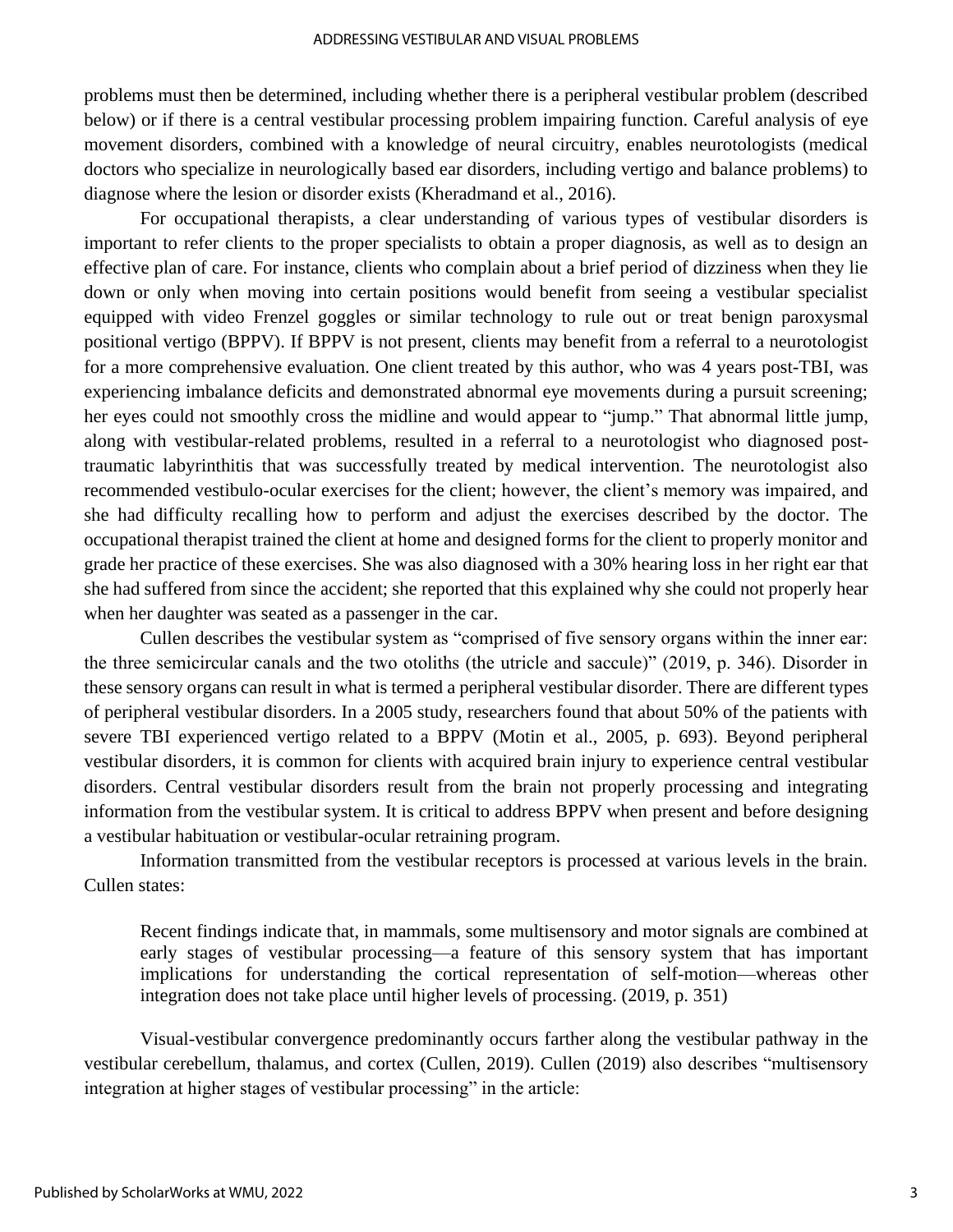#### THE OPEN JOURNAL OF OCCUPATIONAL THERAPY – OJOT.ORG

The deep cerebellar nuclei and the vestibular nuclei send ascending projections to the ventral posterior lateral thalamus, which is also the main somatosensory nucleus of the thalamus. Neurons in this this thalamic nucleus are multimodal; they encode both vestibular signals and information provided by other inputs, including somatosensory, proprioceptive and/or visual sensory information and motor signals. Accordingly, and in contrast to the visual and auditory systems, no specific region of the cortex is specifically dedicated to vestibular processing. (p. 356)

Readers are referred to Cullen's article for an overview of vestibular encoding and what she refers to as extensive "multisensory integration" in the cortical vestibular network (2019, p. 358). Damage to the central nervous system along the vestibular pathways described above can result in central vestibular disorders. Dieterich states that "the most important structures for central vestibular forms of vertigo are the neuronal pathways for mediating the vestibulo-ocular reflex (VOR)" (2006, p. 560). In addition, Dieterich states:

disorders of the VOR are not only characterized by ocular motor deficits, but also by disorders of perception due to impaired vestibulocortical projections of the VOR and by disorders of postural control due to impaired vestibulospinal projections of the VOR. (2006, p. 560)

For the purposes of this article, it is clear that vestibular input is integrated with sensory information from the other modalities at various levels in the central nervous system and plays a critical role in perception and action (AOTA, 2017; Cohen & Keshner, 1989; Cullen, 2019; Gurley et al., 2013; Rizzo et al., 2017; Schubert & Migliaccio, 2019; Stein, 2009).

#### *Assessing the Vestibular System*

Dr. Hamid Djalilian, the Director of Otology, Neurotology, and Skull Base Surgery at the University of California, Irvine, provides this clear instruction: "The function of the vestibular organ is to control balance and eye movements" (Djalilian, 2011). It follows, then, that the clinical assessment of balance and eye movements should provide a foundation for understanding the status of the vestibular system and for informing rehabilitation efforts post brain injury.

An assessment of the adult vestibular system that is commonly performed by neurologists, otolaryngologists, and audiologists is the administration of the videonystagmogram (VNG). The VNG is a series of tests that closely analyze the inner ear's functions and the vestibulo-ocular system. This test is not routinely done on clients with TBI; often, the screenings done by therapists can indicate the need for a VNG to identify the causes of the problems a client is experiencing.

There are many standardized balance tests available that can be used to look at imbalance, although most of them have been developed for the elderly and have been evaluated for their usefulness in predicting falls. Cohen and Kimball (2008) analyzed the effectiveness of these balance assessments (the Berg Balance Scale, the Timed Up and Go, and the Dynamic Gait Index) in identifying individuals with disequilibrium because of vestibular problems. Their work indicates that these tools had a moderate level of sensitivity and specificity; computerized dynamic posturography, particularly combined with an obstacle avoidance task, had the highest sensitivity for identifying clients with vestibular disorders (Cohen & Kimball, 2008).

Computerized posturography is one of the most respected assessments available for assessing balance. The Sensory Organization Test by NeuroCom is a form of posturography that requires complex hardware and software to assess a client's ability to maintain an upright posture in six different conditions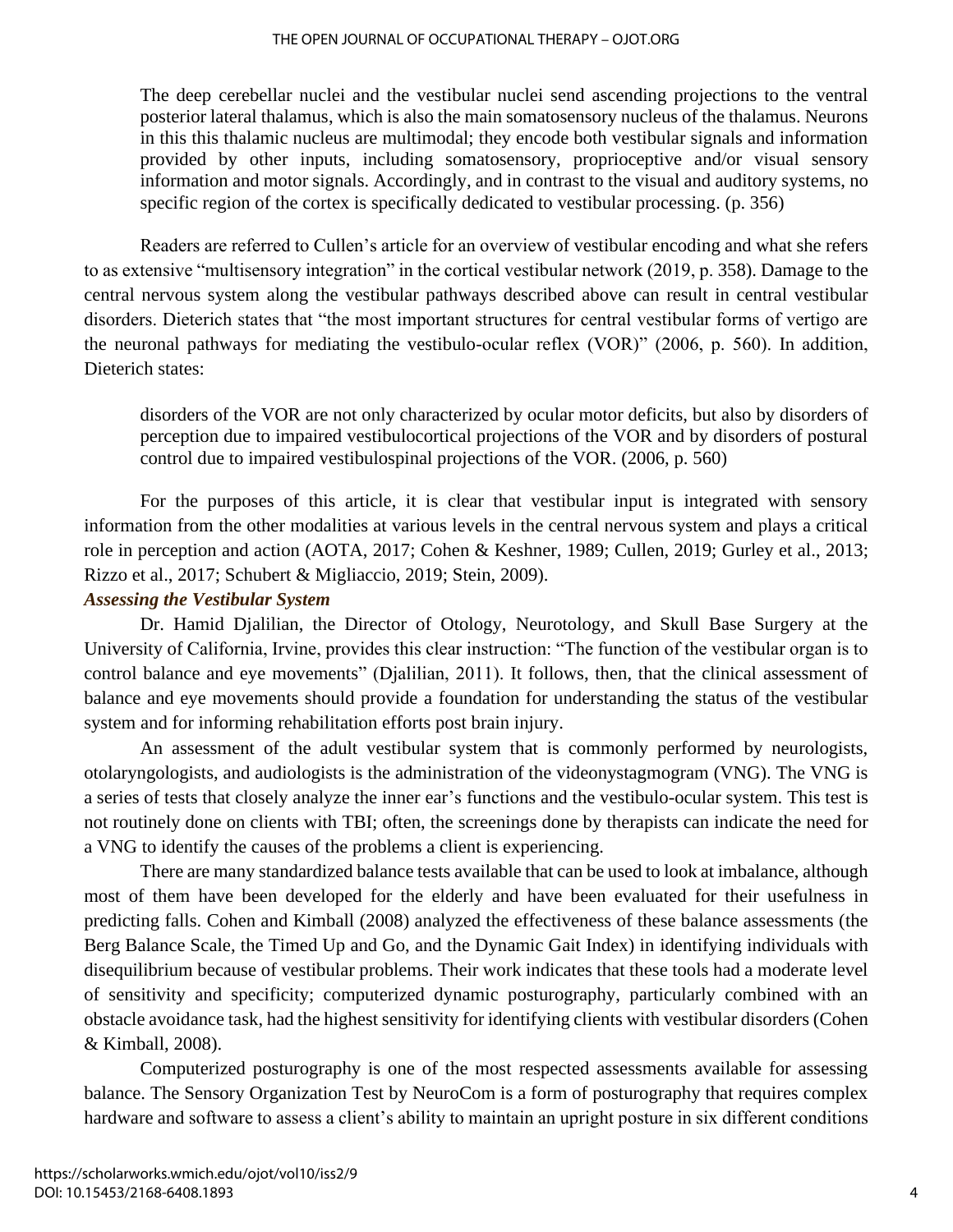#### ADDRESSING VESTIBULAR AND VISUAL PROBLEMS

(Chaudhry et al., 2004). The equipment needed for this assessment is costly; most clinicians do not have access to this computerized assessment. The Clinical Test of Sensory Interaction on Balance (CTSIB) (Shumway-Cook & Horak, 1986) was developed to offer a more reasonably priced clinical tool that could capture information similar to the Sensory Organization Test. These tests vary the sensory input a client receives by either permitting vision, altering vision, or occluding vision, while simultaneously controlling the base of support to require postural adjustments. The client's response to these various conditions provides data to determine which systems are effectively helping the brain maintain balance. Cohen and colleagues (1993) showed that the CTSIB is a useful screening tool for identifying adults with impairments in vestibular function from neurologically asymptomatic adults. An item in the original version of the test (a swinging lantern that provided challenging visual input) was later removed to create the modified CTSIB (mCTSIB). The mCTSIB is a standardized assessment tool available for clinicians to provide insight into the balance deficits caused by problems in multisensory integration post TBI (Cohen et al., 2019).

#### *Integrating Assessment of Vestibular and Visual Functions*

Careful assessment of the vestibulo-ocular functions of a client will inform the clinical reasoning necessary for the design and selection of effective interventions. Cohen et al. (2018) published a study that demonstrated the low sensitivity of many tests commonly used to identify vestibular disorders. Their work advises against using head shaking, un-instrumented head impulse tests (HT), and video head impulse tests (vHIT) to screen for vestibular disorders.

The Vestibular Ocular Motor Screening is a tool developed to assess clients with sports-related concussions. It challenges the client to perform various vestibulo-ocular tasks and then asks for a subjective rating of change related to common problems experienced if the systems are not working well (headache, dizziness, nausea, fogginess) (Mucha et al., 2014). Researchers examining vestibular and visual dysfunction following pediatric concussion report that vestibular and visual/oculomotor deficits are highly prevalent following concussion in children, and that abnormal saccades, balance, and symptoms with VOR testing correlated with prolonged recovery time from concussion (Master et al., 2016).

The vestibular and visual systems work together and must be carefully assessed to identify problems with the VOR, particularly when there are problems with gaze stabilization. Cohen and Keshner (1989) explain how observations of conjugate eye movements provide information on the integrity of the vestibular system.

Gaze stabilization must be carefully analyzed, not only for the ability to maintain fixation in midline when the head is moved but also in terms of its function in different quadrants or when increased demands are put on the client in terms of cognitive load or postural challenges. A client may not have problems when asked, while seated in a quiet environment, to hold a fixation in midline and shake his or her head back and forth. The same client may have great difficulty maintaining fixation on a target (as when reading a sign) while driving. Clinicians must integrate the effects of cognitive load, assess the impact of dynamic visual stimuli, and consider the ability of the client to intentionally locate targets using saccadic movements into all quadrants in a variety of postural sets (Ettenhofer et al., 2018). The scholarly work from the areas of vision rehabilitation and vestibular rehabilitation are integrated into the two following models to guide clinicians and researchers in advancing their work in this area.

#### **A Model of Multisensory Integration**

Figure 1 presents a *Model of Multisensory Integration*. This macro model supports our understanding of the importance of multimodal integration necessary for sensorimotor adaptation (see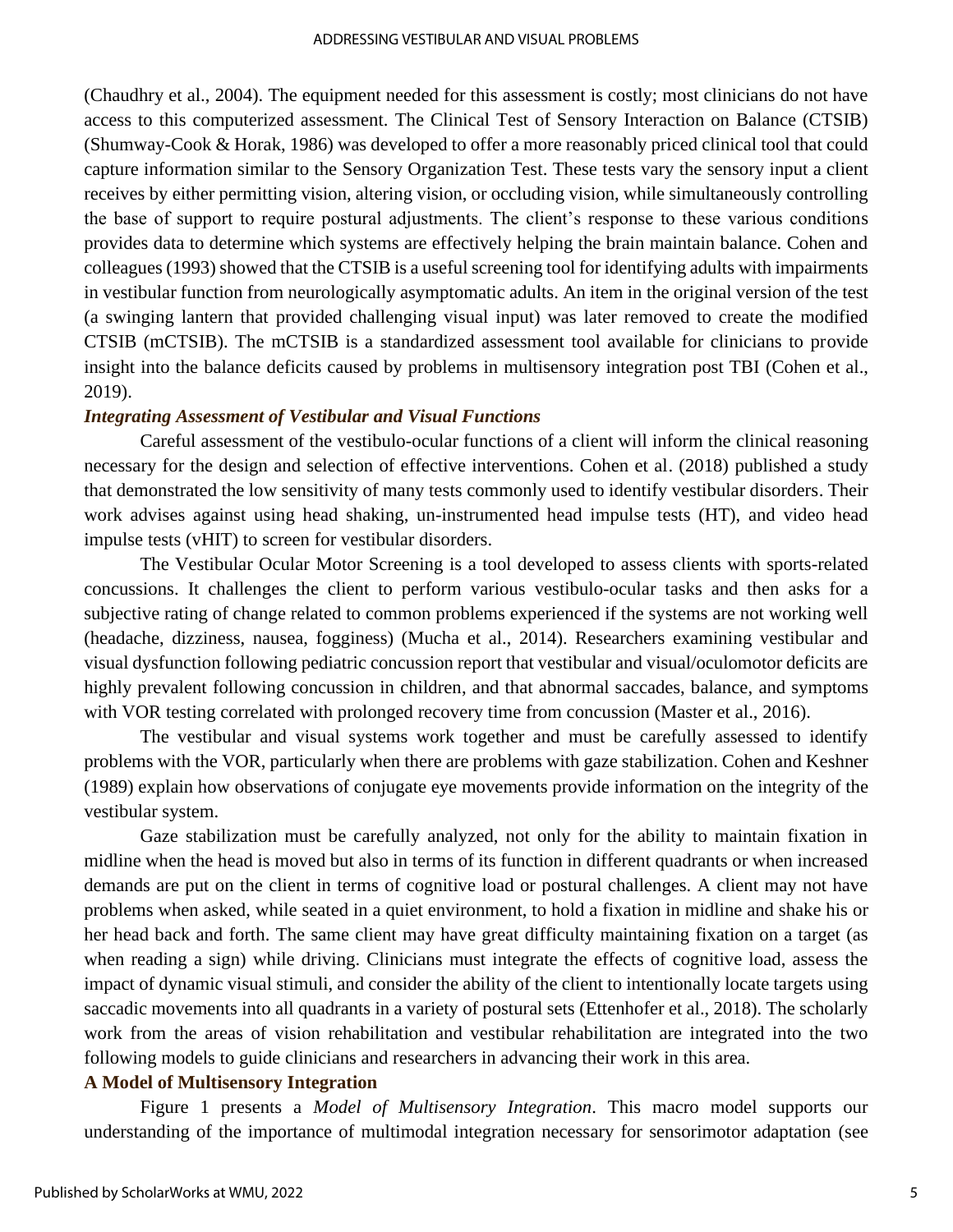#### THE OPEN JOURNAL OF OCCUPATIONAL THERAPY – OJOT.ORG

Figure 1). The term sensory organization represents the early complex neural circuitry that enables the brain to integrate sensory information from the various modalities (vision, vestibular, proprioceptive, etc.). With its critical input regarding gravitational forces, the vestibular system is recognized as having an essential role in supporting the brain's development of an internal model regarding the body's position in space (Carriot et al., 2015). It is also recognized as critical for developing the establishment of midline, spatial awareness, navigational skills, body schema/internal representation, and environmental awareness (Carriot et al., 2015; Cullen, 2019). Sensory organization and the convergent neurons and multiple layers of neural integration provide input that contributes to perceptual awareness; this perceptual awareness can be altered by cognitive input. Cognitive function can be generally categorized into skills related to attention, memory, and executive skills (Levy & Burns, 2005). The fact that the perception of sensory input can be altered by cognitive functions has important clinical implications that will be discussed later in the article.





https://scholarworks.wmich.edu/ojot/vol10/iss2/9 DOI: 10.15453/2168-6408.1893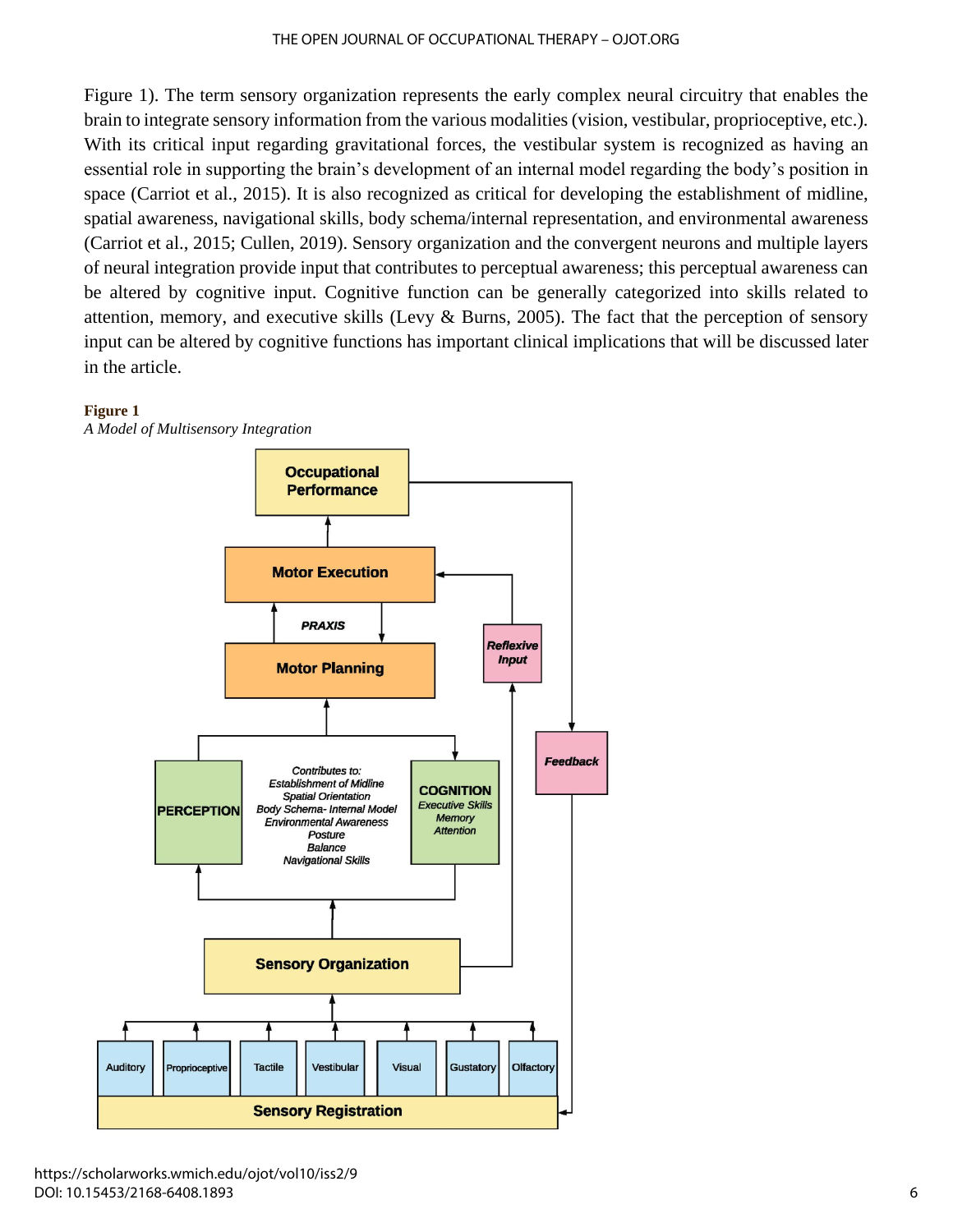This multisensory integration model clearly separates the process of motor planning from that of motor control; praxis is placed in the center of these functions. Apraxia describes a complex set of disorders that can be traced back to sensory organizational dysfunction in many clients. The continuum of motor apraxia, ideomotor apraxia, and ideational apraxia all involve motor planning disorders that can be analyzed using this model of multisensory integration.

Researchers have recently focused on the importance of eye control and the impact of impairments in the timing of saccadic movements and on motor planning in neurorehabilitation (Rizzo et al., 2017). Understanding the importance of sensory registration and organization of vestibulo-ocular stimuli can impact the therapeutic principles used in rehabilitation of motor control. For instance, perhaps interventions addressing motor control of the upper extremity must be preceded or at least accompanied by a closer look at saccadic accuracies, gaze stabilization, and other vestibulo-ocular issues (Rizzo et al., 2017).

#### **A Vestibulo-Ocular Hierarchy Model**

Figure 2 models a hierarchy of vestibulo-ocular functions that contributes to cognitive-perceptual skills for occupational performance. Note that this hierarchy seeks to carefully analyze specific client factors of the visual and vestibular system; this information is embedded into the multisensory model presented above. Occupational performance continues to provide environmental and sensory feedback to the human being that must be perceived and understood.

#### **Figure 2**

*Vestibulo-Ocular Hierarchy Contributing to Cognitive-Perceptual Skills for Occupational Performance*

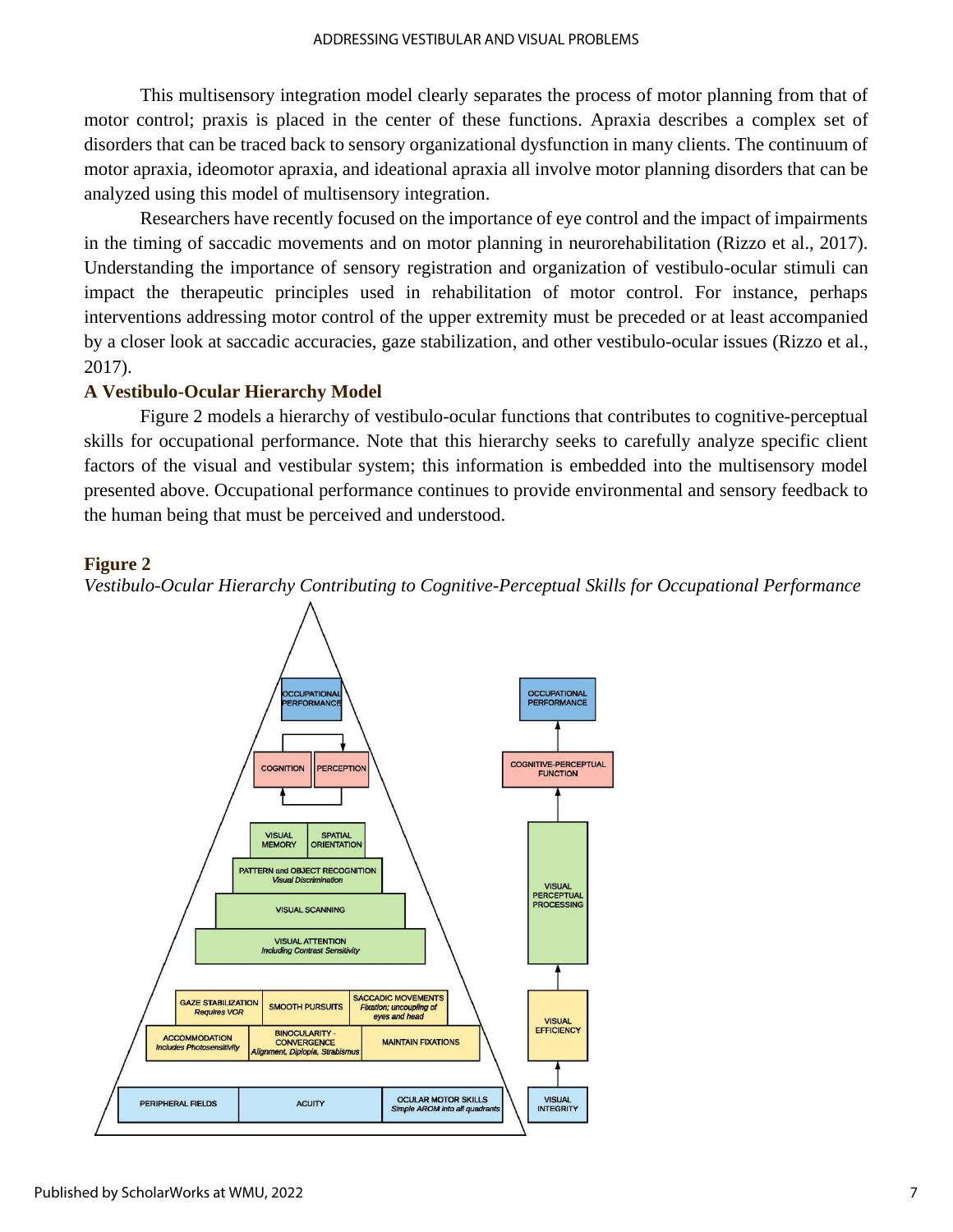#### *Visual Integrity: Acuity, Peripheral Fields, and Ocular-Motor Function*

This model differentiates ocular-motor function from oculomotor skills. The more basic ocularmotor function refers to the client's ability to move each eye into all four quadrants.

Cranial nerve abnormalities are unlikely to occur in mild TBI unless there is a pre-existing abnormality (Dhaliwal et al., 2006). Moderate and severe TBI can result in cranial nerve palsies and optic neuropathies. Only 3%–11% of TBI clients have damage to cranial nerve III, 3%–13% have cranial nerve IV damage, and only 4%–6% have been shown to have cranial nerve VI damage (Ventura et al., 2014). Assessment protocols of acuity, peripheral fields, and ocular-motor function are well-documented in the literature (Gutman & Schonfeld, 2019; Scheiman, 2011; Zoltan, 2007), and readers are referred to those sources for instruction.

# *Visual Efficiency Skills: Binocularity, Convergence, Accommodation, Target Fixations, Saccadic Movements, Gaze Stabilization, and Smooth Pursuits*

Scheiman, 2011, classifies accommodation, binocularity, convergence, fixation, saccades, and pursuits as "visual efficiency skills" (p. 57–58). The client's ability to achieve one clear image using the eyes together begins by noting the alignment of the eyes. Binocularity is the ability of the eyes to work together. When a client's eyes are not aligned, the brain can receive two different images; there is potential for blurriness, diplopia, convergence insufficiencies, or suppression of one image. Convergence is the ability of the two eyes to focus on a target; there is a high incidence of convergence insufficiency in the TBI population. Typically, clinicians look for a near point convergence of 5–10 centimeters from the nose (Ventura et al., 2014). The Brock String is a simple tool that can quickly assess binocularity and suppression. Clients who are distressed by convergence screening or show significant problems should be asked to complete the Brain Injury Vision Symptom Survey Questionnaire (BIVSS) and are referred to a functional optometrist for further evaluation (Laukkanen et al., 2017). Accommodation is assessed to determine the efficiency of the eyes in changing focus from near to far vision and back. Problems with accommodation can be seen when a person is walking and looking at a distance and then must look down quickly to assess the topography of the ground or floor (to see steps or understand markings on the ground). Accommodation skills are also used when a person is copying information from a blackboard or whiteboard or screen onto a written surface or looking down at a keyboard. It is also used when a person is driving and looking at the traffic in the distance but glances down to see the speedometer or the gas gauge and then returns to viewing traffic.

The next level of oculomotor skills addresses fixation skills. A client's ability to locate and maintain fixation on a target in each quadrant should be assessed before looking at saccadic movements. Peripheral field cuts, assessed as part of visual integrity, are considered. Clinical observations can often note a client's difficulty maintaining fixations in one quadrant or hemi-space, particularly when there are environmental distractions in another quadrant. This careful assessment helps therapists distinguish between a visual field cut and unilateral disregard.

A saccade is a rapid movement of the eye(s) used to fixate a target on the fovea(s) for central vision. There is a difference between reflexive saccades, such as those stimulated by movement in the peripheral field, and intentional saccades, such as those a person initiates following commands to focus on a specific target. The parietal eye field is the primary control center for reflexive saccades; the frontal eye field is the primary control center for intentional saccades. Clients with central vestibular problems often demonstrate normal reflexive saccadic movements but have difficulty initiating saccades when asked to focus on a specific target.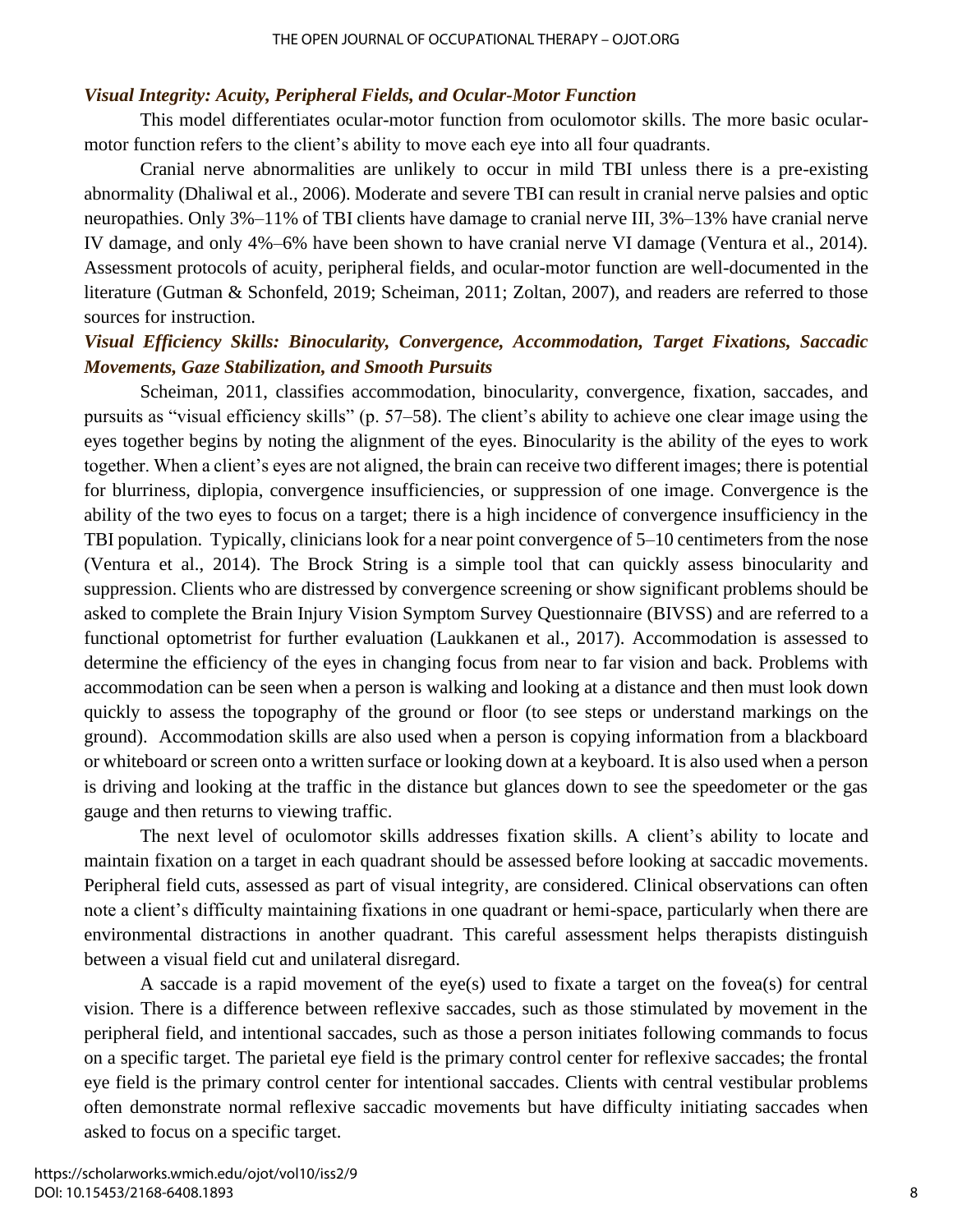Clinicians assess the accuracy and efficiency of intentional saccadic movements by asking a client to move his or her eyes between two targets under varying conditions. The clinician observes the client's ability to follow directions, demonstrate quick, accurate saccadic movements between targets, and separate eye movements from head movements. Saccadic movements are typically assessed using near vision (approx. 16" away from eyes) but should also be assessed using more distant vision.

- Head and eyes "coupled" client permitted to move the head and eyes together
- Head and eyes "uncoupled" eyes lead while the head stays fixed; then the head moves

The peripheral field programs saccadic movements; a neurotypical person can move from one target to another in one accurate saccadic movement. One indicator of vestibulo-ocular problems is hypometric saccadic movements. Another red flag is when clients spontaneously blink when moving their eyes between targets; this can happen with the head and eyes coupled or uncoupled. Neurotypical subjects can inhibit eye blinking when directed not to blink when moving the eyes or turning the head. Blinking decreases the optic flow. Clients with vestibulo-ocular problems have difficulty processing dynamic visual stimuli. Clients with vestibulo-ocular problems are often surprised at the inability to move between targets without blinking; they can become distressed, irritable, or embarrassed because it takes so much cognitive energy to inhibit blinking when the head is moving.

Therapists then assess gaze stabilization skills. The client is directed to fixate on a target and turn the head away from the target. One aspect of gaze stabilization problems is evident when a client will "let go" of the target as the head moves. Some clients with vestibulo-ocular problems will laugh (or cry) because they cannot follow such "simple" directions, and some express confusion. They seem to have difficulty understanding the relatively simple directions. Others report a pulling on their eyes, a headache, or a sense of instability or nausea; some demonstrate autonomic nervous system responses of yawning, burping, or hiccupping. The client's ability to understand and follow directions and any negative symptoms should be noted (confusion, nausea, headache, yawning, burping, or hiccups).

Researchers have documented that TBI clients demonstrate increased saccadic impairment under an increased cognitive load (Ettenhofer et al., 2018). This careful assessment of saccadic movements places an increased cognitive load on the client and can uncover problems with saccadic accuracies that are important for safe participation in higher-level functional skills, such as driving.

Rizzo et al. (2017) researched the saccadic movements of stroke clients compared to normal subjects. They identified that the clients with cerebral injury had not only hypometric saccades but also a greater number of anticipatory saccades. Of note, the stroke clients were unable to inhibit the saccadic movements until receiving the "go" signal. This disinhibition of saccadic movements is consistent with other disinhibition problems identified in clients with brain injury.

Schubert and Migliaccio (2019) published a review of research into the VOR and the implications for rehabilitation that supports what they term incremental VOR training that pushes the cognitive load one step further. The client begins with a visual fixation on a target and then moves the head in one direction while the eyes follow a red laser beam in the opposite direction (Schubert & Migliaccio, 2019). The red laser beam slowly challenges the client to increased distances of saccadic movements and pursuits. Their research on the effectiveness of incremental VOR training demonstrated improvements in the client's vestibular function.

Screening for smooth pursuits is a critical role of occupational therapists in evaluating the vestibulo-ocular skills of clients. This is typically done by having a client hold the head steady and follow an object, often in the shape of a large circle, X, or H pattern, moved by the clinician. Clinicians watch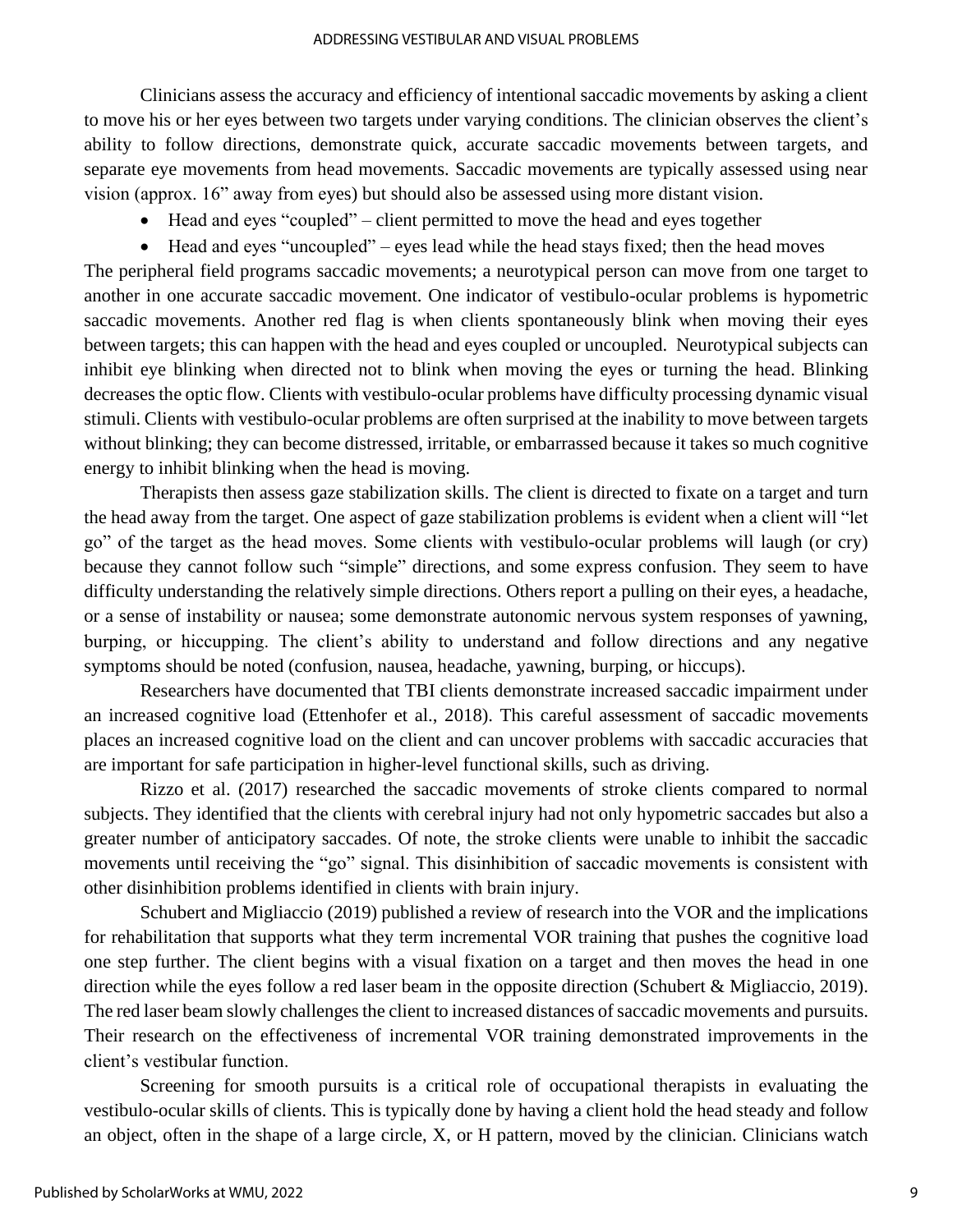for abnormal movements like a jump or minor glitch in the eye movement, particularly when crossing midline. When abnormalities are found, clients need to be referred for further diagnosis. Wallace and Lifshitz (2016) emphasize the importance of assessing the interaction between the smooth pursuit system and the vestibulo-ocular reflex via the VOR cancellation test:

The subject is asked to fixate on a moving target while the head is moved in the same direction. For example, the subject can extend out their arms, clasp their hands together, and extend their thumbs. The head and body rotate together back and forth while the subjects maintain their gaze on their thumbs. Findings should be consistent with results in the smooth pursuit test. An abnormal finding is observation of corrective saccades and/or provocation of symptoms. (p. 160)

The VOR cancellation test is an important step in assessing vestibulo-ocular function because a spike in negative symptoms when performing this test indicates a client is unable to inhibit the VOR. This is a common problem associated with motion sensitivity and is common in the brain-injured population. Wallace and Lifshitz (2016) explain:

When the head and eyes are moving together to track a single object, the VOR must be suppressed in order to maintain focus on the target. Dysfunction in suppression of VOR is a contributing factor to motion sensitivity, a symptom associated with slower recovery from postconcussion syndrome (PCS) symptoms (p. 158).

# *Visual Processing Skills*: *Visual Attention, Visual Scanning, Pattern and Object Recognition, Visual Memory, and Spatial Orientation*

These skills are addressed after visual integrity and visual efficiency skills have been evaluated. Many respected sources describe the tools and interventions needed to address these areas (Gutman & Schonfeld, 2019; Scheiman, 2011; Warren, 1993a; Warren, 1993b; Zoltan, 2007).

## **Clinical Implications**

Warren's model for the evaluation and treatment of visual perceptual dysfunction in adult acquired brain injury established a paradigm shift; before its publication, it was unfortunately common for clinicians to assess cognitive-perceptual skills without a clear baseline of the client's acuity, peripheral fields, oculomotor skills, or visual attention and scanning skills. Today, it is common practice for clinicians to screen these areas. However, the work in vestibular rehabilitation and vision rehabilitation post brain injury has greatly improved practice since Warren's model was developed in 1993. The models proposed in this article maintain the hierarchy established by Warren and add terminology and concepts recommended by researchers to guide clinicians in more careful analysis of the vestibulo-ocular skills that are important for the rehabilitation of clients with brain injury.

# *Careful Assessment of Eye Movements*

The careful assessment of eye movements should be an integral part of the occupational therapy evaluation of clients post brain injury; the eye is a window into the state of the vestibular system. Now it is known that clients with mild TBI typically do not commonly have deficits with ocular-motor problems associated with cranial nerve damage (Dhaliwal et al., 2006); instead, problems with binocularity, convergence, accommodation, separating eye movement from head movement, initiating intentional saccades, locating targets under a cognitive load, and gaze stabilization associated with vestibulo-ocular reflexes and vestibular impairment are critical areas to assess. Adding the VOR cancellation test to visual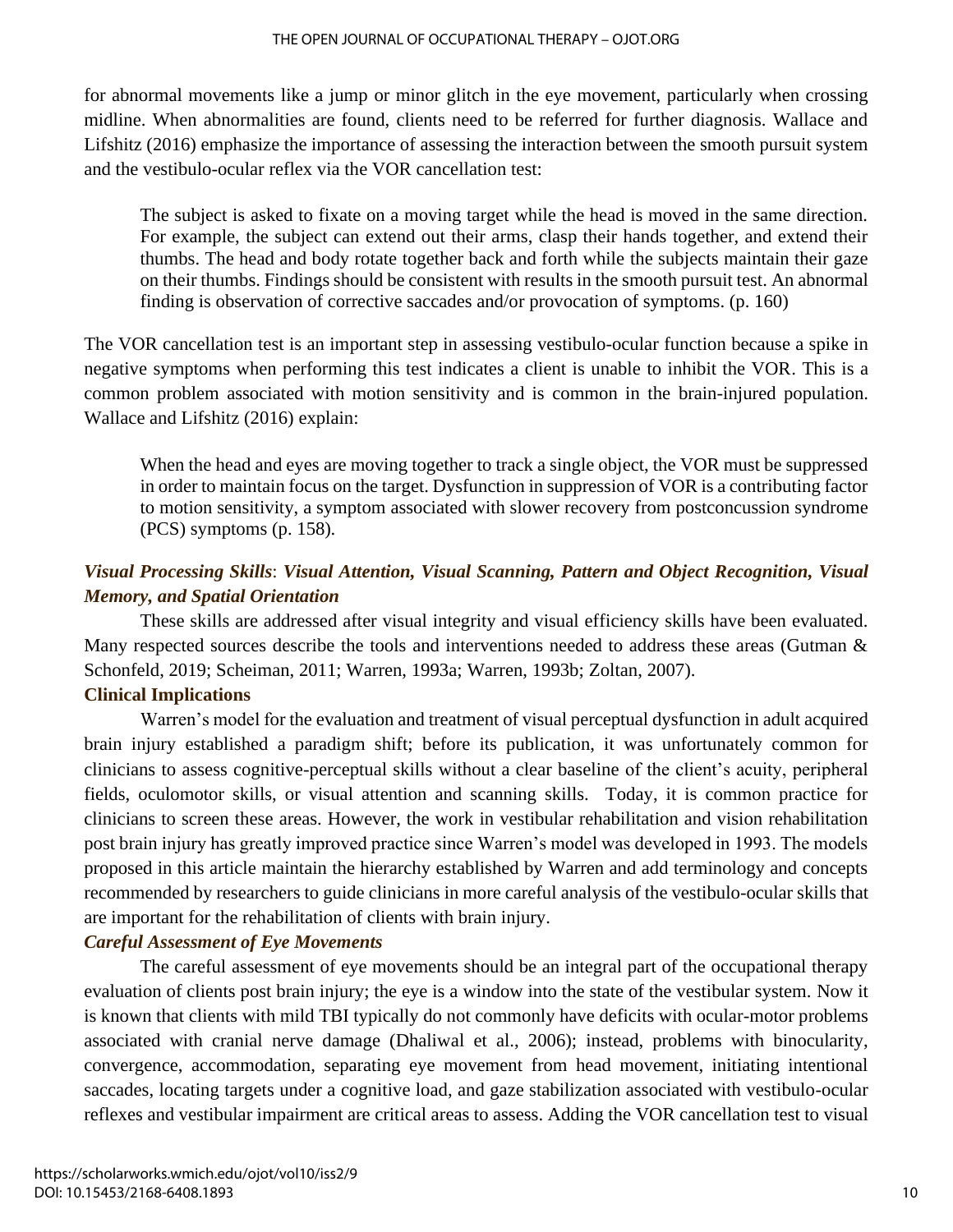screening is a valuable step. Bronstein (2016) points out that "the examination of VOR suppression is clinically useful because only central, not peripheral lesions impair VOR suppression" (p. 57). Clients who cannot tolerate the rapid processing of visual information behind the target or who cannot maintain a fixation on the moving target during this assessment may benefit from appropriate multisensory integration intervention.

#### *Gaze Stabilization and Posture*

Vestibulo-ocular problems can be suspected as part of what causes the stereotypical rigid posture of the ambulatory TBI client; the head stays in midline, the eyes centered, and the whole body turns when changing direction. This rigid posture enables the client to avoid challenging the vestibulo-ocular reflex and the concomitant problems with gaze stabilization. This may contribute to neck pain and a loss of AROM in cervical rotation. Careful assessment of the ability to "uncouple" head and eye movements may indicate that intervention directed to this area should precede work involving "uncoupling" the head from the trunk. Clients may not be able to tolerate intervention or may not follow through with home exercises directed at disassociating the head from the trunk until vestibulo-ocular skills are healthy enough for the client to integrate those systems.

#### *Saccadic Movements and Cognition*

The *Occupational Therapy Practice Framework* (AOTA, 2020) and the description of occupational therapy evaluation published by the American Medical Association in the CPT Manual (2020, p. 739) both include cognition as a part of occupational therapy practice. Problems in attention, memory, and executive skills are associated with impaired saccadic function (Ventura et al., 2014). Analyzing if an increased cognitive load decreases the efficiency of saccadic accuracy is an important step in identifying the problems clients are experiencing. These, in turn, affect function.

## *Concepts of Multisensory Integration*

Therapeutic intervention directed at vestibulo-ocular integration provides foundational skills needed for establishing midline and an internal model of body scheme, for the development of spatial orientation and navigational skills, and for posture and balance needed for dynamic standing balance and movement of the body in space. The multisensory model provides clinicians and clients with a tool to visualize and understand the problems being experienced. Clinicians should explore higher-level problems of motor planning and motor control from a bottoms-up approach to ensure that lower-level skills (related to sensory organization) are providing a foundation strong enough for exercises and therapeutic activities directed at motor control. Otherwise, efforts to develop motor planning and control may not be effective because of vestibulo-ocular problems. Addressing and resolving these more basic issues should precede intervention in the higher-level skills.

#### *Vestibulo-ocular Problems and Anxiety*

The vestibular system is highly integrated with arousal, autonomic functions, and emotional modulation. Problems with the integration of vestibular input can contribute to general anxiety, fear, and strong negative emotions (Franke et al., 2012). Clinical observations of a client's responses to challenges during the assessment of vestibulo-ocular skills should be carefully noted. A decrease in these negative symptoms through rehabilitative efforts can easily be monitored to help clients realize the progress they are making in terms of the integration of vestibular input. The real goal, of course, is for clients to be able to initiate and participate in all the meaningful activities of life. Facilitating vestibulo-ocular skills and multisensory integration supports this rehabilitation.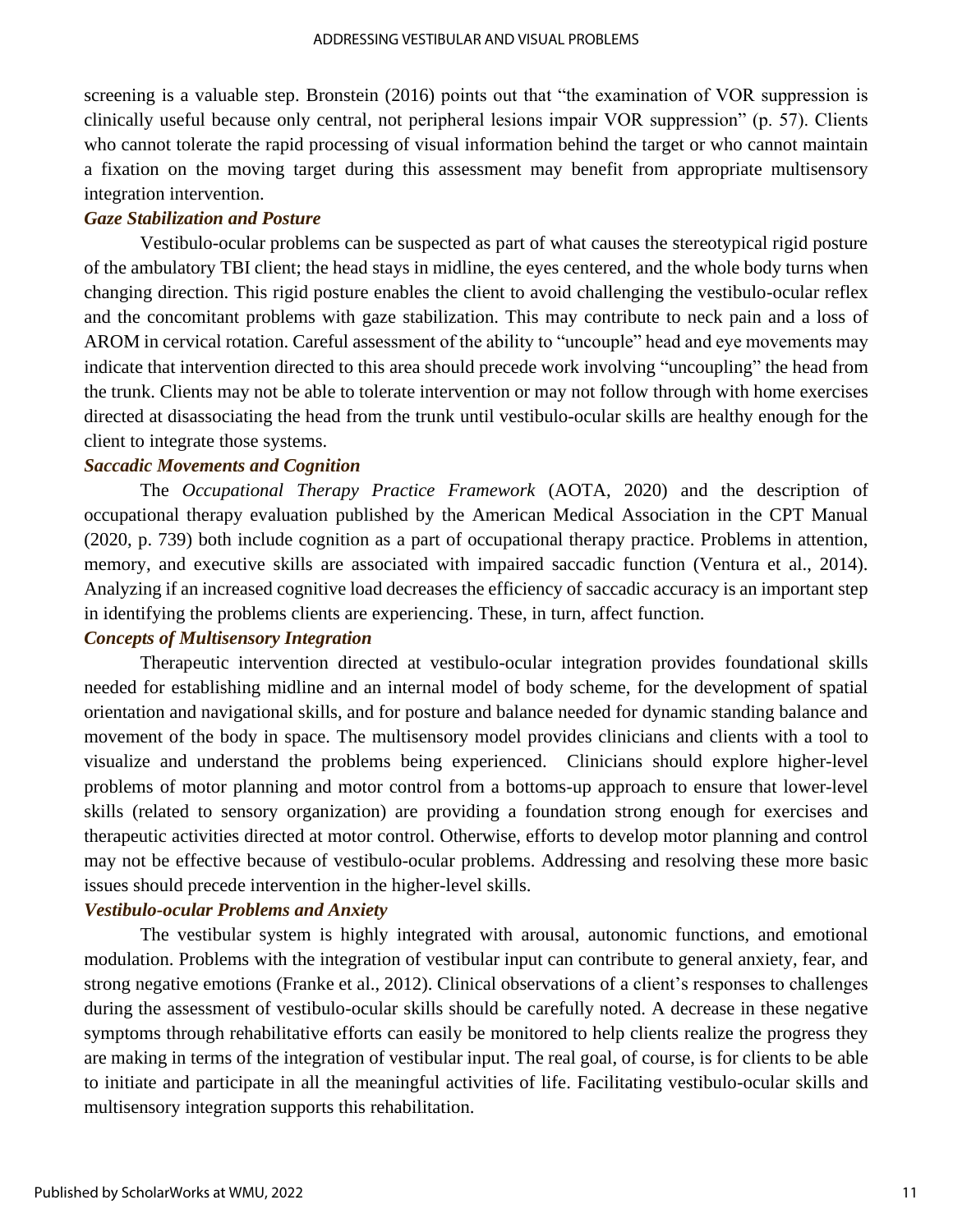## *Persistent Postural-Perceptual Dizziness*

In recent years, the term persistent postural-perceptual dizziness (PPPD) has been presented to describe the long-term problems experienced by some clients who have had vestibular problems. PPPD (often referred to as 3 PD) is described as a chronic functional vestibular disorder that may have different subtypes (Holle et al., 2015; Popkirov et al., 2018; Staab et al., 2017). Visually complex or dynamic visual stimuli can exacerbate the symptoms. According to Staab et al. (2017), although the pathophysiologic processes underlying PPPD are not fully known, "it may arise from functional changes in postural control mechanisms, multi-sensory information processing, or cortical integration of spatial orientation and threat assessment" (p. 191). Holle et al. (2015) state that PPPD is based on "multisensory maladjustment involving alterations of sensory response pattern including vestibular, visual and motion stimuli" (p. e0142468). Visual hypersensitivity, unsteadiness and imbalance, and avoidance of environments with dynamic visual stimuli are common problems with clients with 3PD.

## *Addressing Visual Vertigo*

Visual vertigo, or visually induced dizziness, is often experienced by clients who depend on the visual system to compensate for vestibular problems. Clients complain of an inability to tolerate dynamic or over challenging visual environments. Riding as a passenger in the car, walking across lines on crosswalks in parking lots, coping with children's spinning and brightly colored toys, moving past strangers in a supermarket, and watching fast-paced sequences on television can induce dizziness. Clinicians need to recognize that this syndrome is indicative of vestibular problems. Bronstein (2016) discusses intervention for this syndrome, stating:

Critically, specific measures should be introduced in the rehabilitation program in order to reduce the patient's hyperreactivity to visual motion. The aim is to promote desensitization and increase tolerance to visual stimuli and to visuovestibular conflict. The treatment approach is one of progressive difficulty both for the visual stimuli selected and for the more or less challenging postural setting adopted during the visual stimulation. (p. 64)

This disorder is not simply a visual problem. It is a vestibulo-ocular problem, and the intervention must incorporate therapeutic activities that address both the visual and vestibular systems. Daily life is filled with occupations that can be graded as therapeutic activities addressing the integration of these two systems. For instance, while sitting on a porch watching traffic, a client can be directed to turn his or her head to the right and locate a specific target (e.g., a red car) and follow the car (pursue the target) while turning his or her head to the left as the car moves (this can also be done while looking out the window of a facility). If close enough to traffic, clients can be asked to capture a number or letter on a license plate. In another example, clients can be asked to walk down the aisles of any big box store and instructed to turn the head to the right and read ANY label, then turn the head to the left and read ANY label. Occupational therapists can quickly analyze how to grade the activity according to the client's response. Adjustments could include: starting with the client in a stopped position and grading the speed of the gait, grading the cognitive load by applying rules on the location of a target (bottom shelf, or bottom shelf on right and top shelf on left), or a specific color of an item, or locating items that cost above a specified amount, etc. When adding rules, the client will be scanning and processing information. This is more difficult than capturing a specific word or fixating on "any" target. The visual and vestibular systems are always working together; grading the challenge, including assessing the cognitive load, and considering the impact of environmental factors (noise, other shoppers, crying children, etc.) is an essential part of the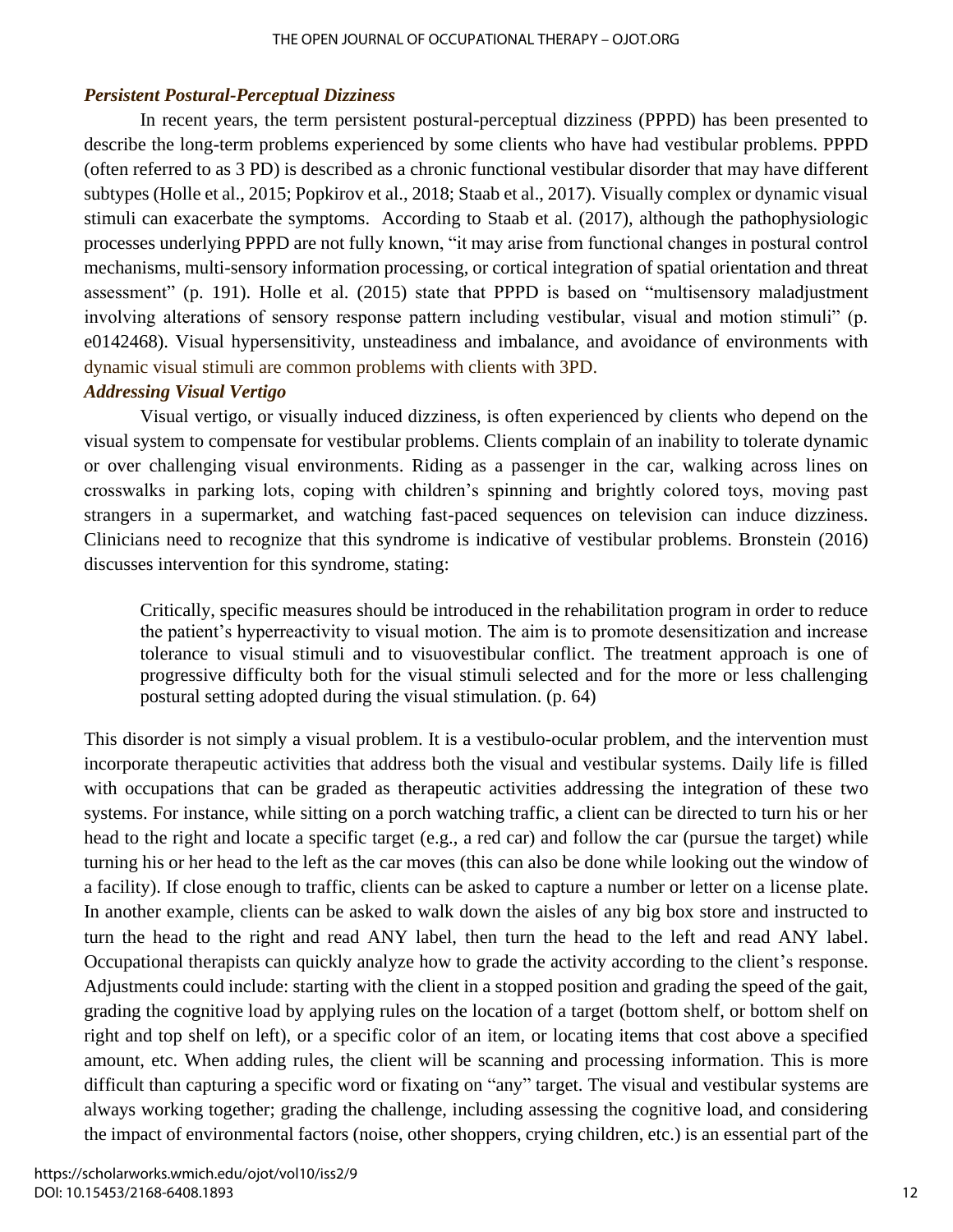skilled services of occupational therapy. The therapeutic activities available are as varied as the occupations in life.

#### *Critical Role of Patient Instruction*

The perception of sensory input can be altered by cognitive functions. After a neurological injury, clients must learn how to respond to altered sensations; conflict between the visual and vestibular systems often triggers an alarm in the human system. Therapy provides an opportunity for clients to learn to "listen" to the altered input, interpret it correctly, and develop adaptive responses. Clear instruction on the importance of multisensory integration and how the vestibular and visual systems work together can provide some clients with the strength to tolerate the altered sensations they are experiencing. Cognitive input alters the human being's ability to tolerate sensory input that otherwise could be interpreted as dangerous and elicit a flight response. For instance, cognitive override of distressing perceptual input is experienced when an individual visits amusement parks and chooses to ride and enjoy death-defying roller coasters. Cognitively, in this recreational model, a person believes he is safe despite visual and vestibular information relaying information that is contrary to that. Similarly, in rehabilitation, clinicians help clients habituate to visual and vestibular information that the brain interprets as unsafe.

The aVOR app, developed at the University of Sydney in the School of Psychology, is a free educational tool that can be downloaded onto Apple iPhones and iPads (Falls & LaBlanc, 2018). It is an excellent tool to help clients understand the basics of the vestibular system, where the receptors are in the inner ear, and the relationship of the semicircular canals to head and eye movement. Instruction regarding the vestibulo-ocular system, and the nervous system's difficulty processing conflicting or altered visual and vestibular stimuli, can alter the client's perception and relieve stress.

#### *Frontal Eye Fields and Executive Function*

Clients with damage to the frontal lobes are known to have difficulties with executive function. Scholars from different fields have various lists of what comprises executive skills. The work of Baum et al. (2008) targeted four key skills in evaluating executive function: initiation, organization, judgment, and task completion. An important construct commonly listed as an executive skill is initiation of action. The frontal eye field is involved in the "preparation and triggering of all intentional saccades" (Pierrot-Deseilligny et al., 2004, p. 18). Uncoupling eye movements from head movements can be challenging to clients post brain injury; the inability to follow such a "simple" directive reveals frontal lobe problems and reflects executive dysfunction that may be seen in many areas of occupational performance. Antisaccades are assessed by asking a client to look away from a stimulus; this task is an executive skill that requires the inhibition of reflexive saccades and the intentional generation of a saccade processed through the frontal eye field (Ventura et al., 2014, p. 1006). Could the simple exercises and activities to restore vestibulo-ocular function be a beginning for developing executive skills? Could the rehabilitation directed to restore vestibulo-ocular function support the client's effort to regain the ability to initiate action in other occupations that a client has problems initiating? Vision guides much of our actions. Research is needed to identify the impact of vestibulo-ocular rehabilitation that rely on frontal eye fields on the initiation of other occupations.

#### **Conclusion**

Survivors of TBI need a careful analysis of vestibulo-ocular skills that impair their occupational performance. AOTA acknowledges the role of advanced-level therapists in assessing saccades, pursuit, optokinetic nystagmus, vergence, visual-vestibulo-ocular reflex interaction, and evaluation of spontaneous nystagmus (2017). It also acknowledges the role of advanced-level therapists in designing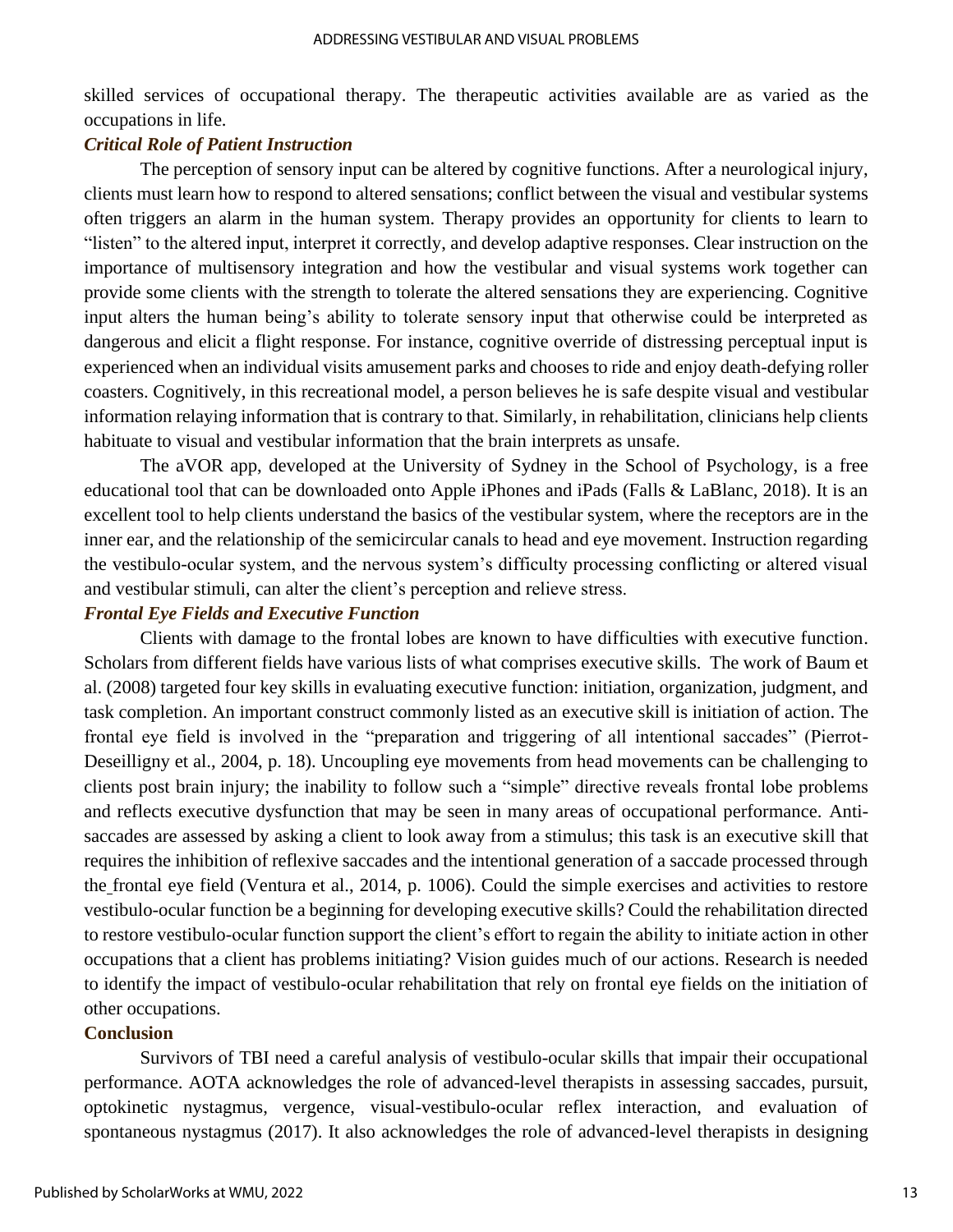exercises to promote nervous system habituation, gaze stabilization, and balance training. This article offers two conceptual models to support clinicians and researchers in a more careful analysis of vestibuloocular skills and their impact on perception, cognition, and occupation. The multisensory integration model incorporates concepts from many models and provides clinicians with a clear conceptual model to help clients understand why vestibulo-ocular problems are causing occupational disorders. The vestibuloocular hierarchy takes Warren's accepted model for the development of visual-perceptual skills and integrates concepts and terminology from vestibular and visual rehabilitation literature. The models presented in this article provide clarity for instruction, practice, and research in this area.

#### **References**

- Alghwiri, A., Alghadir, A., & Whitney, S. L. (2013). The vestibular activities and participation measure and vestibular disorders. *Journal of Vestibular Research: Equilibrium & Orientation*, *23*(6), 305–312. [https://doi.org/10.3233/VES-](https://doi.org/10.3233/VES-130474)[130474](https://doi.org/10.3233/VES-130474)
- American Medical Association. (2020). *CPT professional 2020*  (Revised ed.).
- American Occupational Therapy Association. (2017). Vestibular impairment, vestibular rehabilitation, and occupational performance. *American Journal of Occupational Therapy*, *71* (Suppl. 2), 7112410055. <https://doi.org/10.5014/ajot.2017.716S09>
- American Occupational Therapy Association. (2020). Occupational therapy practice framework: Domain and process (4th ed.). *American Journal of Occupational Therapy*, *74* (Suppl. 2), 7412410010. <https://doi.org/10.5014/ajot.2020.74S2001>
- Armstrong, R. A. (2018). Visual problems associated with traumatic brain injury. *Clinical & Experimental Optometry*, *101*, 716–726[. https://doi.org/10.1111/cxo.12670](https://doi.org/10.1111/cxo.12670)
- Ayres, A. (1969). Deficits in sensory integration in educationally handicapped children. *Journal of Learning Disabilities*, *2*(3), 160– 168. <https://doi.org/10.1177/002221946900200307>
- Barker, F., Cocherham, G., Goodrich, G., Hartwick, A., Kardon, R., Mick, A. B., & Swanson, M. (2017). Brain injury impact on the eye and vision. *Optometry & Vision Science*, *94*(1), 4–6[. https://doi.org/10.1097/OPX.0000000000001001](https://doi.org/10.1097/OPX.0000000000001001)
- Barnett, B. P., & Singman, E. L. (2015). Vision concerns after mild traumatic brain injury. *Current Treatment Options in Neurology*, *17*(2), 329. [https://doi.org/10.1007/s11940-014-](https://doi.org/10.1007/s11940-014-0329-y) [0329-y](https://doi.org/10.1007/s11940-014-0329-y)
- Baum, C. M., Connor, L. T., Morrison, T., Hahn, M., Dromerick, A. W., & Edwards, D. F. (2008). Reliability, validity, and clinical utility of the Executive Function Performance Test: A measure of executive function in a sample of people with stroke. *American Journal of Occupational Therapy, 62*, 446–455. <https://doi.org/10.5014/ajot.62.4.446>
- Berger, S., Kaldenberg, J., Selmane, R., & Carlo, S. (2016). Effectiveness of interventions to address visual and visualperceptual impairments to improve occupational performance in adults with traumatic brain injury: A systematic review. *American Journal of Occupational Therapy*, *70*(3), 1–7.
	- <https://doi.org/10.5014/ajot.2016.020875>
- Bronstein, A. M. (2016). Multisensory integration in balance control. In J. M. Furman & T. Lempert (Eds.), *Handbook of clinical neurology* (3rd ed., pp. 57–66). Elsevier.
- Carriot, J., Jamali, M., & Cullen, K. E. (2015). Rapid adaptation of multisensory integration in vestibular pathways. *Frontiers in Systems Neuroscience*, *9*. <https://doi.org/10.3389/fnsys.2015.00059>
- Chaudhry, H., Findley, T., Quigley, K. S., Bukiet, B., Ji, Z., Sims, T., & Many, M. (2004). Measures of postural stability. *Journal of Rehabilitation Research & Development*, *41*, 713–720. Retrieved from <https://www.rehab.research.va.gov/jour/04/41/5/pdf/quigley.pdf>
- Ciuffreda, K. J., Kapoor, N., Rutner, D., Suchoff, I. B., Han, M. E., & Craig, S. (2007). Occurrence of oculomotor dysfunctions in

acquired brain injury: A retrospective analysis. *Optometry*, *78*, 155–161[. https://doi.org/10.1016/j.optm.2006.11.011](https://doi.org/10.1016/j.optm.2006.11.011)

- Cohen, H., Blatchly, C. A., & Gombash, L. L. (1993). A study of the clinical test of sensory interaction and balance. *Physical Therapy*, *73*(6), 346–351. <https://doi.org/10.1093/ptj/73.6.346>
- Cohen, H., Kane-Wineland, M., Miller, L. V., & Hatfield, C. L. (1995). Occupation and visual/vestibular interaction in vestibular rehabilitation. *Otolaryngology-Head and Neck Surgery: Official Journal of American Academy of Otolaryngology-Head and Neck Surgery*, *112*(4), 526–532. <https://doi.org/10.1177/019459989511200404>
- Cohen, H., & Keshner, E. A. (1989). Current concepts of the vestibular system reviewed: 2. Visual/vestibular interaction and spatial orientation. *American Journal of Occupational Therapy*, *43*(5), 331–338.
- <https://doi.org/10.5014/ajot.43.5.331> Cohen, H., Miller, L. V., Kane-Wineland, M., & Hatfield, C. L. (1995). Vestibular rehabilitation with graded occupations. *The American Journal of Occupational Therapy*, *49*(4), 362–367. https://doi.org/10.5014/ajot.49.4.36
- Cohen, H. S. (2014). Use of the vestibular disorders activities of daily living scale to describe functional limitations in patients with vestibular disorders. *Journal of Vestibular Research: Equilibrium & Orientation*, *24*(1), 33–38. https://doi.org/10.3233/VES-13047
- Cohen, H. S. (2015). Eleanor Clarke Slagle Lecture: A career in inquiry. *American Journal of Occupational Therapy*, *69*(6), 1–2. https://doi.org/10.5014/ajot.2015.6960
- Cohen, H. S., & Kimball, K. T. (2000). Development of the vestibular disorders activities of daily living scale. *Archives of Otolaryngology- Head and Neck Surgery*, *126*, 881–887. <https://doi.org/10.1001/archotol.126.7.881>
- Cohen, H. S., & Kimball, K. T. (2008). Usefulness of some current balance test for identifying individuals with disequilibrium due to vestibular impairments. *Journal of Vestibular Research*, *18*(5-6), 295–303.

<https://www.ncbi.nlm.nih.gov/pmc/articles/PMC2819299/>

Cohen, H. S., Mulavara, A. P., Stitz, J., Sangi-Haghpeykar, H., Williams, S. P., Peters, B. T., & Bloomberg, J. (2019). Screening for vestibular disorders using the modified Clinical Test of Sensory Interaction and Balance and Tandem Walking with eyes closed. *Otology and Neurotology*, 40(5), 658–665.

<https://doi.org/10.1097/MAO.0000000000002173>

- Cohen, H. S., Stitz, J., Sangi-Haghpeykar, H., Williams, S. P., Mulavera, A. P., Peters, B. T., & Bloomberg, J. J. (2018). Utility of quick oculomotor tests for screening the vestibular system in the subacute and chronic populations. *Acta Oto-Laryngologica*, *138*, 382–386. https://doi.org/10.1080/00016489.2017.139
- Cohen, H. S., Wells, J., Kimball, K. T., & Owsley, C. (2003). Driving disability and dizziness. *Journal of Safety Research*, *34*(4), 361–369[. https://doi.org/10.1016/j.jsr2003.09.009](https://doi.org/10.1016/j.jsr2003.09.009)
- Cullen, K. E. (2019). Vestibular processing during natural selfmotion: implications for perception and action. *Nature Reviews Neuroscience*, *20*, 346–363. <https://doi.org/10.1038/s41583-019-0153-1>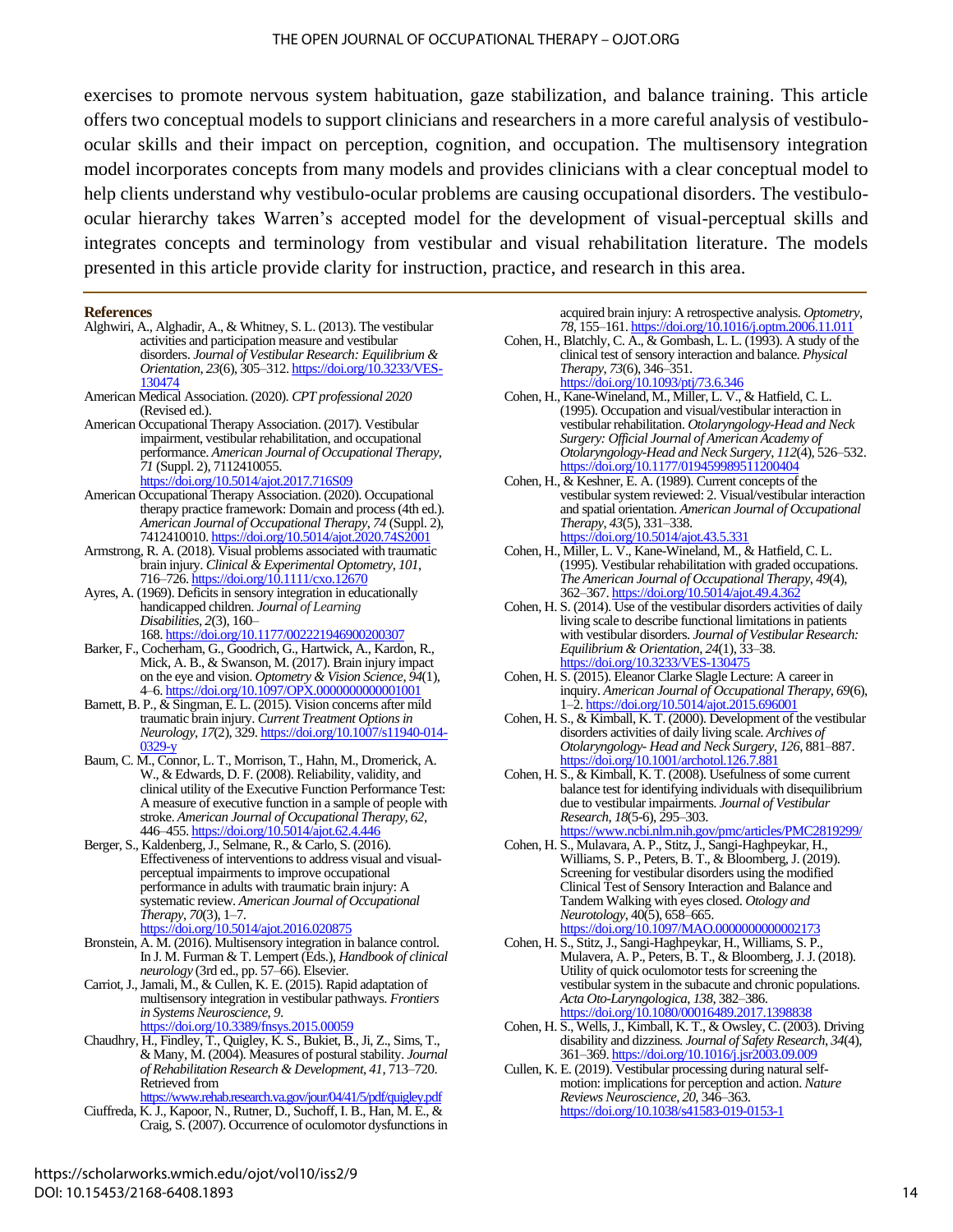- Dhaliwal, A., West, A. L., Trobe, J. D., & Musch, D. C. (2006). Third, fourth, and sixth cranial nerve palsies following closed head injury. *Journal of Neuroophthalmology*, *26*, 4–10.
- Dieterich, M. (2006). Central vestibular disorders. *Journal of Neurology*, *254*, 559–568[. https://doi.org/1007/s00415-](https://doi.org/1007/s00415-006-0340-7) [006-0340-7](https://doi.org/1007/s00415-006-0340-7)
- Djalilian, H. (2011, September 8). *Vestibular (Balance Organ) Anatomy* [Video]. Youtube. [https://www.youtube.com/watch?v=UTqoqO2XtMQ&feat](https://www.youtube.com/watch?v=UTqoqO2XtMQ&feature=youtu.be&ab_channel=earsurgery) [ure=youtu.be&ab\\_channel=earsurgery](https://www.youtube.com/watch?v=UTqoqO2XtMQ&feature=youtu.be&ab_channel=earsurgery)
- Ettenhofer, M. L., Hershaw, J. N., Engle, J. R., & Hungerford, L. D. (2018). Saccadic impairment in chronic traumatic brain injury: Examining the influence of cognitive load and injury severity. *Brain Injury*, *32*, 1740–1748. <https://doi.org/10.1080/02699052.2018.1511067>
- Falls, C., & LeBlanc, E. (2018). aVOR: We walk you through an educational tool with the power to help you understand the vestibulo-ocular reflex. *Canadian Audiologist*, *8*. [https://doi.org/https://canadianaudiologist.ca/issue/volume-](https://doi.org/https:/canadianaudiologist.ca/issue/volume-5-issue-5-2018/avor-feature-1/)[5-issue-5-2018/avor-feature-1/](https://doi.org/https:/canadianaudiologist.ca/issue/volume-5-issue-5-2018/avor-feature-1/)
- Franke, L. M., Walker, W. C., Cifu, D. X., Ochs, A. L., & Lew, H. L. (2012). Sensorintegrative dysfunction underlying vestibular disorders after traumatic brain injury: A review. *Journal of Rehabilitation Research and Development*, *49*(7), 985– 994. https://pubmed.ncbi.nlm.nih.gov/2334127-
- Freeman, D. L., Geetanjali, G., Horak, F. B., Blackinton, M. T., Besch, M., & King, L. (2018). The instrumented test of sensory integration for balance: A validation study. *Journal of Geriatric Physical Therapy*, *41*(2), 77–84. <https://doi.org/10.1519/JPT.0000000000000110>
- Gurley, J. M., Hujsak, B. D., & Kelly, J. L. (2013). Vestibular rehabilitation following mild traumatic brain injury. *NeuroRehabilitation*, *32*(3), 519– 528. <https://doi.org/10.3233/nre-130874>
- Gutman, S. A., & Schonfeld, A. B. (2019). *Screening adult neurologic populations*(3rd revised ed.). AOTA Press.
- Holle, D., Schulte-Steinberg, B., Wurthmann, S., Naegel, S., Ayzenberg, I., Diener, H. C., Katsarava, Z., & Obermann, M. (2015). Persistent postural-perceptual dizziness: A matter of higher, central dysfunction? *PloS One*, *10*(11), e0142468.
- <https://doi.org/doi.org/10.1371/journal.pone.0142468> Jacobsen, G. P., & Newman, C. W. (1990). The development of the dizziness handicap inventory. *Archives of Otolaryngology-- Head & Neck Surgery*, *116*, 424–427. <https://doi.org/10.1001/archotol.1990.01870040046011>
- Kheradmand, A., Colpak, A. I., & Zee, D. S. (2016). Eye movements in vestibular disorders. In J. M. Furman & T. Lempert (Eds.), *Handbook of clinical neurology -neurotology* (3rd ed., pp. 103-117). Elsevier[. https://doi.org/10.1016/B978-](https://doi.org/10.1016/B978-0-444-63437-5.00008-X) [0-444-63437-5.00008-X](https://doi.org/10.1016/B978-0-444-63437-5.00008-X)
- Lane, S. J., Mailloux, Z., Schoen, S., Bundy, A., May-Benson, T. A., Parham, L. D., Smith Roley, S., & Schaaf, R. C. (2019). Neural foundations of Ayres Sensory Integration®. *Brain Sciences*, *9*(7), 153. <https://doi.org/10.3390/brainsci9070153>
- Laukkanen, H., Scheiman, M., & Hayes, J. R. (2017). Brain injury vision symptom survey (BIVSS) questionnaire. *Optometry and Vision Science*, *94*(1), 43–50. <https://doi.org/10.1097/OPX.0000000000000940>
- Levy, L. L., & Burns, T. (2005). Cognitive disabilities reconsidered. In N. Katz & J. Toglia (Eds.), *Cognition and occupation across the life span* (2nd ed., pp. 347–388). American Occupational Therapy Association.
- Liston, D. B., Wong, L. R., & Stone, L. S. (2017). Oculometric assessment of sensorimotor impairment associated with TBI. *Optometry and Vision Science*, *94*(1), 51–59. https://doi.org/10.1097/opx.000000000000000918
- Master, C., Grady, M., Lockyer, J., Storey, E., Podolak, O., & Wiebe, D. (2016). Vestibular and visual dysfunction following pediatric concussion. *Journal of Neurotrauma*, *33*(13), A–98.
- Miller, L., Nielsen, D. M., Schoen, S. A., & Brett-Green, B. A. (2009). Perspectives on sensory processing disorder: A call for translational research. *Frontiers in Integrative Neuroscience*, *3*[. https://doi.org/10.3389/neuro.07.022.2009](https://doi.org/10.3389/neuro.07.022.2009)
- Motin, M., Keren, O., Groswasser, Z., & Gordon, C. R. (2005). Benign paroxysmal positional vertigo as the cause of dizziness in patients after severe traumatic brain injury: Diagnosis and treatment. *Brain Injury*, *19*(9), 693–697. https://doi.org/10.1080/0269905040001360
- Mucha, A., Collins, M. W., Elbin, R. J., Furman, J. M., Troutman-Enseki, C., DeWolf, R. M., Marchetti, G., & Kontos, A. P. (2014). A brief vestibular/ocular motor screening (VOMS) assessment to evaluate concussions. *The American Journal of Sports Medicine*, *42*, 2479–2486. <https://doi.org/10.1177/0363546514543775>
- Pierrot-Deseilligny, C., Mileages, D., & Muri, R. M. (2004). Eye movement control by the cerebral cortex. *Current Opinion in Neurology*, *17*, 17–25. <https://doi.org/10.1097/00019052-200402000-00005>
- Popkirov, S., Staab, J. P., & Stone, J. (2018). Persistent posturalperceptual dizziness (PPPD): A common, characteristic and treatable cause of chronic dizziness. *Practical neurology*, *18*(1), 5–13. <https://doi.org/10.1136/practneurol-2017-001809>
- Powell, L. E., & Myers, A. M. (1995). The activities-specific balance confidence (ABC) Scale. *Journals of Gerontology, Series A: Biological Sciences and Medical Sciences*, *50*, 28–34. <https://doi.org/10.1093/gerona/50A.1.M28>
- Radomski, M., Finkelstein, M., Llanos, I., Scheman, M., & Wagener, S. (2014). Composition of a vision screen for servicemembers with traumatic brain injury: Consensus using a modified nominal group technique. *The American Journal of Occupational Therapy*, *68*(4), 422–429. <https://doi.org/10.5014/ajot.2014.011445>
- Rizzo, J.-R., Hudson, T., Abdou, A., Lui, Y. W., Rucker, J. C., Raghavan, P., & Landy, M. S. (2017). Disrupted saccade control in chronic cerebral injury: Upper motor neuron-like disinhibition in the ocular motor system. *Frontiers in Neurology*, *8*[. https://doi.org/10.3389/fneur.2017.00012](https://doi.org/10.3389/fneur.2017.00012)
- Roberts, P. S., Rizzo, J. R., Hreha, K., Wertheimer, J., Kaldenberg, J., Hironaka, D., Riggs, R., & Colenbrander, A. (2016). A conceptual model for vision rehabilitation. *Journal of Rehabilitation Research and Development*, *53*, 593–704. <https://doi.org/10.1682/JRRD.2015.06.0113>
- Row, J., Chan, L., Damiano, D., Shenouda, C., Collins, J., & Zampieri, C. (2019). Balance assessment in traumatic brain injury: A comparison of the sensory organization and limits of stability tests. *Journal of Neurotrauma*, *36*(16), 2435– 2442[. https://doi.org/10.1089/neu.2018.5755](https://doi.org/10.1089/neu.2018.5755)
- Scheiman, M. (2011). *Understanding and managing vision deficits: A guide for occupational therapists*(3rd ed.). SLACK.
- Schubert, M. C., & Migliaccio, A. A. (2019). New advances regarding adaptation of the vestibulo-ocular reflex. *Journal of Neurophysiology*, *122*, 644–648. <https://doi.org/10.1152/jn.00729.2018>
- Shumway-Cook, A., & Horak, F. B. (1986). Assessing the influence of sensory interaction of balance. Suggestion from the field. *Physical Therapy*, *66*, 1548–1550. <https://doi.org/10.1093/ptj/66.10.1548>
- Simpson-Jones, M. E., & Hunt, A. W. (2019). Vision rehabilitation interventions following mild traumatic brain injury: a scoping review. *Disability & Rehabilitation*, *41*(18), 2206– 2222. https://doi.org/10.1080/09638288.2018.1460
- Staab, J. P., Eckhardt-Henn, A., Arata, H., Jacob, R., Strupp, M., Brandt, T., & Bronstein, A. (2017). Diagnostic criteria for persistent postural-perceptual dizziness (PPPD): Consensus document of the committee for the classification of vestibular disorders of the Bárány Society. *Journal of Vestibular Research: Equilibrium & Orientation*, *27*(4), 191-208. https://doi.org/10.3233/VES-17062
- Stein, B. E., Stanford, T. R., & Rowland, B. A. (2009). The neural basis of multisensory integration in the midbrain: its organization and maturation. *Hearing research*, *258*(1-2), 4–15[. https://doi.org/10.1016/j.heares.2009.03.012](https://doi.org/10.1016/j.heares.2009.03.012)
- Van Vugt, V. A., de Vet, H. C., van der Wouden, J. C., Van Weert, H. C., van der Horst, H. E., & Maarsingh, O. R. (2020). The 25-item dizziness handicap inventory was shortened for use in general practice by 60 percent. *Journal of Clinical Epidemiology*, *126*, 56–64. <https://doi.org/10.1016/j.jclinepi.2020.06.021>